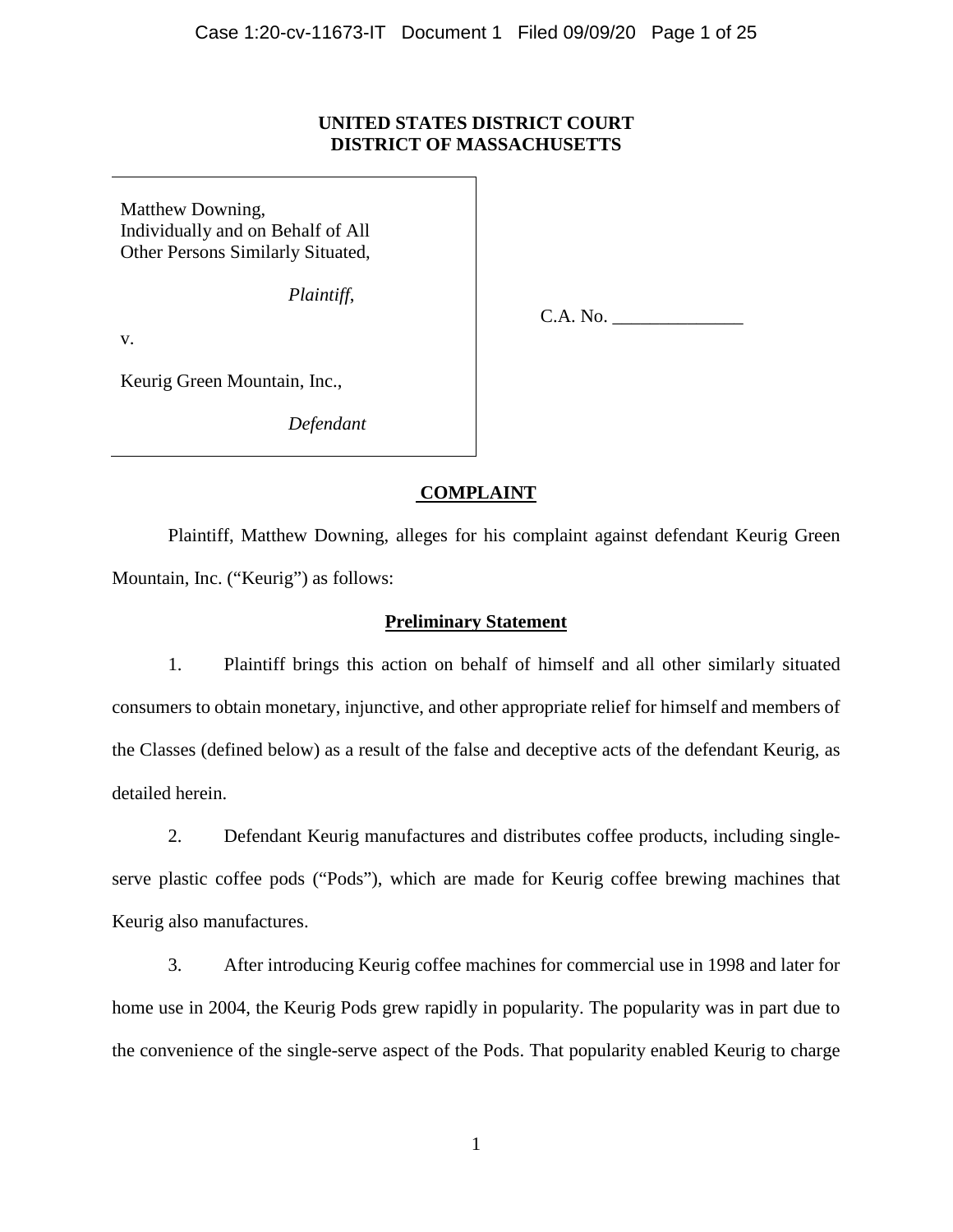## Case 1:20-cv-11673-IT Document 1 Filed 09/09/20 Page 2 of 25

more for the Pods than it would cost consumers to obtain their coffee from other methods, such as traditional drip mutli-cup brewing machines.

4. However, along with the Pods' popularity came substantial backlash from consumers due to the significant negative environmental impact of the many millions of disposable Pods, all of which ended up in landfills. In response to this backlash, Keurig attempted to rebrand itself as an environmentally friendly company. A core component of Keurig's revamped corporate image was to make, market, and sell Pods that Keurig represented were "recyclable."

5. In June 2016, Keurig began manufacturing and selling purportedly recyclable Pods. Keurig prominently displayed on the Pods' product packaging that consumers could "Peel · Empty · Recycle," and the labels told consumers: "Have your cup and recycle it, too." The labels included the well-known triangular recycling symbol, further underscoring that the Pods were recyclable. The product labels communicated and continue to communicate unambiguously to consumers that the Pods were recyclable.

6. Keurig's representations on the product labels that the Pods were recyclable are false and deceptive. In fact, the Pods are not recyclable in most communities primarily because the small size of the Pods makes it uneconomical for recycling facilities to properly sort the Pods from other items placed recycling bins. This key impediment to the recyclability of the Pods is exacerbated by other characteristics of Pods that also make them difficult and uneconomic to recycle. These characteristics include the tendency for the Pods to be crushed or mangled before they can be recycled, the fact that the metal foil attached to the plastic Pods must be separated from the Pod to recycle the plastic, and contamination of the Pods from coffee grounds.

7. Keurig's misrepresentations concerning the recyclability of the Pods were highly significant and material to consumers, and as a result of Keurig's misrepresentations, consumers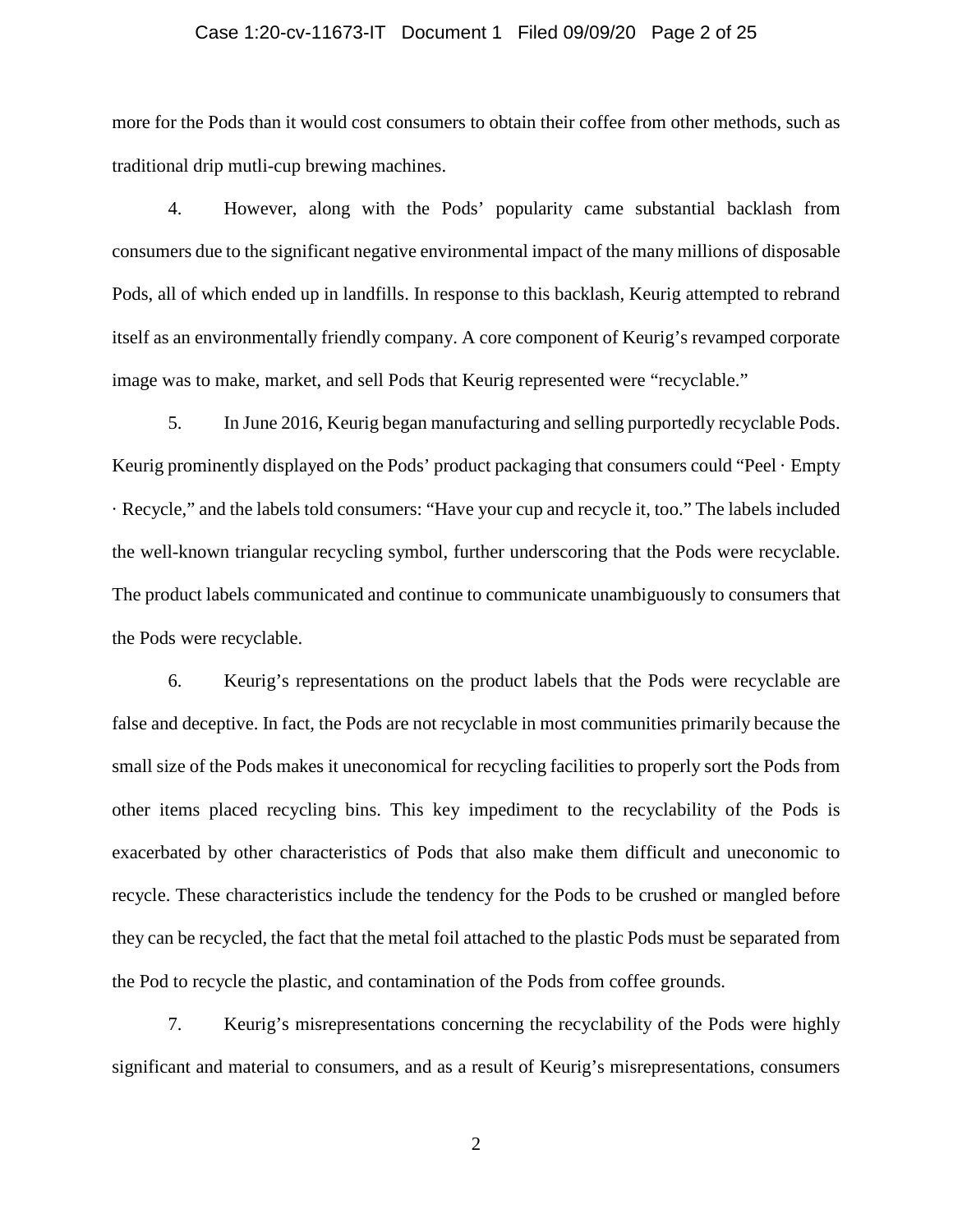## Case 1:20-cv-11673-IT Document 1 Filed 09/09/20 Page 3 of 25

purchased and received products (Pods that were not recyclable) that were much less valuable than the products Keurig had promised (truly recyclable Pods).

8. Plaintiff Matthew Downing purchased Keurig Pods in 2017, specifically in reliance upon Keurig's representations on product labeling that the Pods were recyclable. Thereafter, Mr. Downing learned that the Pods were not recyclable and he stopped buying the Pods. Plaintiff brings this action pursuant to M.G.L. c. 93A §§ 2, 9 ("Chapter 93A") on his own behalf and on behalf of other purchasers of Pods that Keurig falsely marketed as being recyclable. The definition of two proposed classes—a nationwide class and, in the alternative, a Massachusetts class—are set forth below.

## **Parties**

9. Plaintiff Matthew Downing is a resident of Marlborough, Massachusetts. In or around 2017, Mr. Downing purchased Pods that were falsely labeled as recyclable based on the labels indicating that the Pods were, in fact, recyclable.

10. Defendant Keurig Green Mountain, Inc. is a Delaware corporation with its principle place of business in Burlington, Massachusetts.

#### **Jurisdiction and Venue**

11. This Court has diversity jurisdiction over the subject matter of this action pursuant to 28 U.S.C. §1332(d). This is a class action brought on behalf of more than 100 class members; the claims of the Plaintiff and the Classes exceed \$5 million; and there is minimal diversity between the Class members and Keurig because there are members of the Classes who are citizens of states of which the Defendant Keurig is not a citizen.

12. Venue is proper in this district pursuant to 28 U.S.C. §1391(b)(2) because a substantial part of the conduct complained of herein occurred in this District.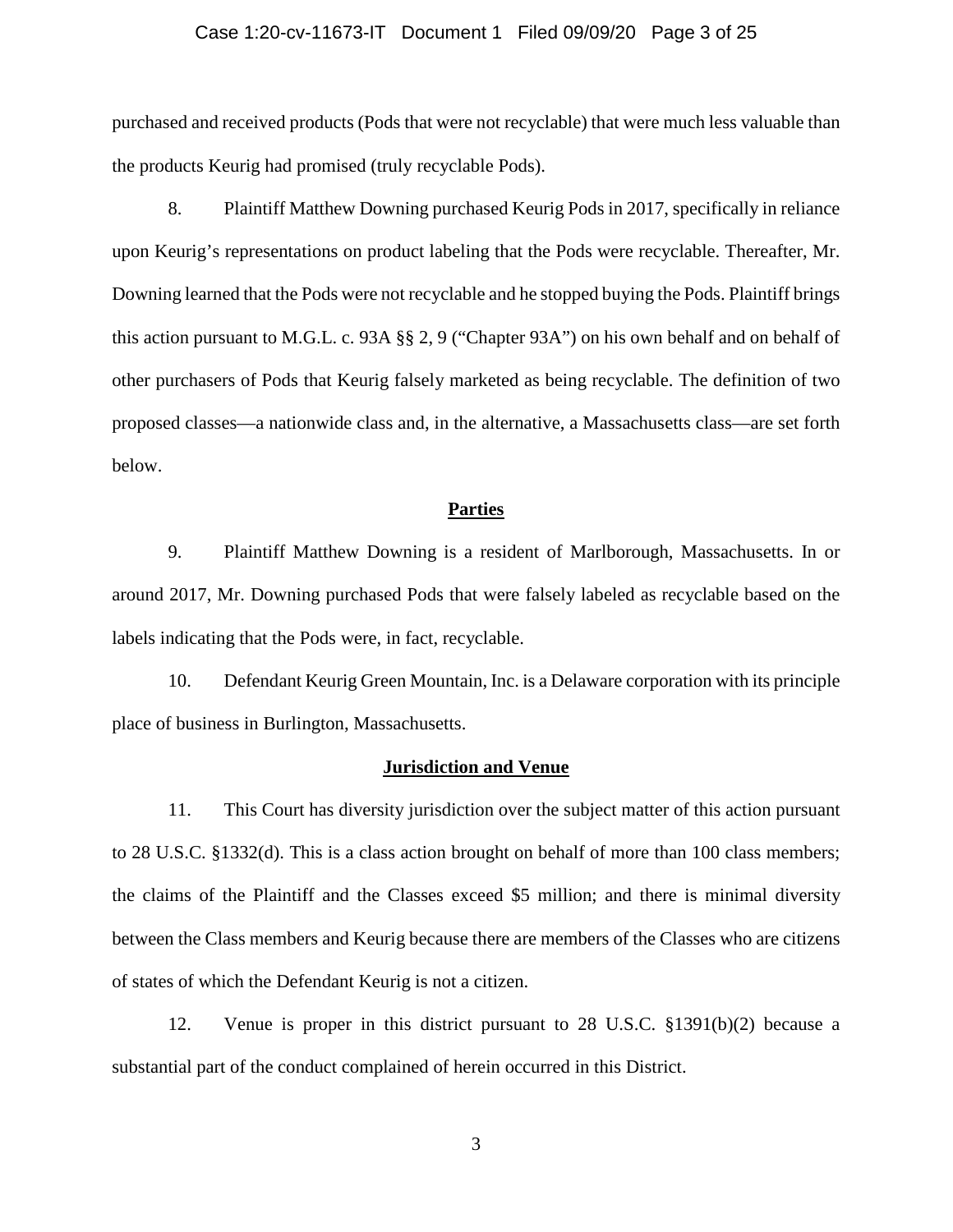## **Factual Allegations**

## **The Rapid Growth of Keurig Machines and Pods**

13. Keurig manufactures and sells, among other products, single-serve Pods that work with Keurig's own single-serve Keurig coffee brewing system.

14. The Pods are designed to brew a single cup of coffee, tea, hot chocolate, or other hot beverage. The grounds or other ingredients for the beverage are stored in a single-serve coffee container, which Keurig calls a "K-Cup" (referred to in this complaint as a "Pod"). A Pod consists of a plastic cup, aluminum lid, and filter, and each Pod is filled with coffee grounds, tea leaves, or other contents, which then create a hot single-serve beverage when water is passed through the Pod in the Keurig machine.

15. Keurig began selling Keurig brewing systems in 1998, targeting primarily the inoffice brewing market. In 2002 alone, Keurig sold more than 10,000 commercial Keurig machines.

16. The popularity of Keurig machines in offices led Keurig to develop a home-use version of the Keurig machine. Keurig launched home-use Keurig machines in 2004. After launch, Keurig machines rapidly became the dominant brand of home brewing machines and single-serve Pods.

## **The Backlash Concerning Pods' Environmental Impact**

17. Originally, Keurig's Pods were made from #7 plastic, which was not recyclable in most locales regardless of any of the other attributes of the product (for example, size or contamination).

18. After Keurig machines and Pods exploded in popularity, Keurig came under increasing criticism for the volume of plastic trash generated by Pods.

19. A 2010 New York Times article contrasted the corporate image presented by Keurig, reflected in its motto of "Brewing a Better World," with the impact of its "nonrecyclable,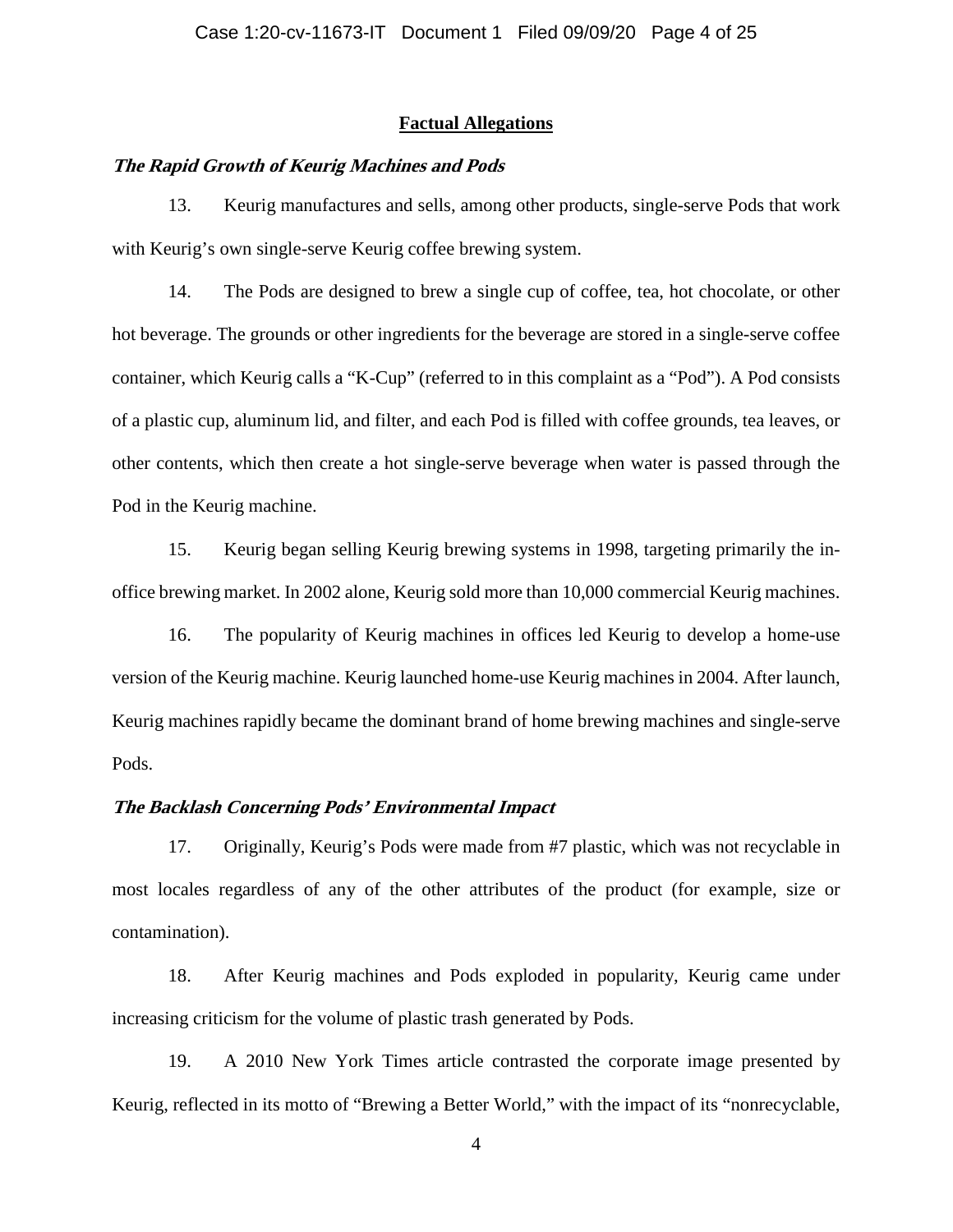## Case 1:20-cv-11673-IT Document 1 Filed 09/09/20 Page 5 of 25

nonbiodegradable, single-use coffee pods." By the time of the article, Keurig anticipated selling nearly three billion Pods annually, which were designed to be thrown away after the serving of coffee was brewed. The article cited to a senior resource specialist for the Natural Resources Defense Council, who described Pods as "counter to environmental progress."

20. Around this time, other competing single-cup coffee brands began selling singleserve cups that claimed to be recyclable, reusable, compostable, or biodegradable. In light of the increasing consumer preference for (what the consumers were told were) recyclable Pods, this competition threatened Keurig's dominance in the single-serve coffee market. It also was damaging to Keurig's corporate image that its Pods were not recyclable.

21. Keurig also faced mounting pressure from its own consumers to address the substantial negative environmental impact of its Pods.

22. The pressure Keurig faced from consumers is consistent with the concern consumers have more generally for the environment, which has steadily increased in recent decades. Pro-environment attitudes have become increasingly socially important, with as many as 90% of consumers saying that environmental concerns are highly significant to them. These environmental concerns drive consumer behavior, as consumers seek and attach greater value to products that are environmentally friendly. The recyclability of a product and its packaging is the most significant environmental attribute of a product upon which consumers focus and to which consumers attach value.

## **Keurig's Strategy to Revamp Its Corporate Image: Purportedly Recyclable Pods**

23. In response to criticism from the press, environmental groups, and consumers, Keurig sought to revamp its corporate image to make it appear that it had become an environmentally friendly company.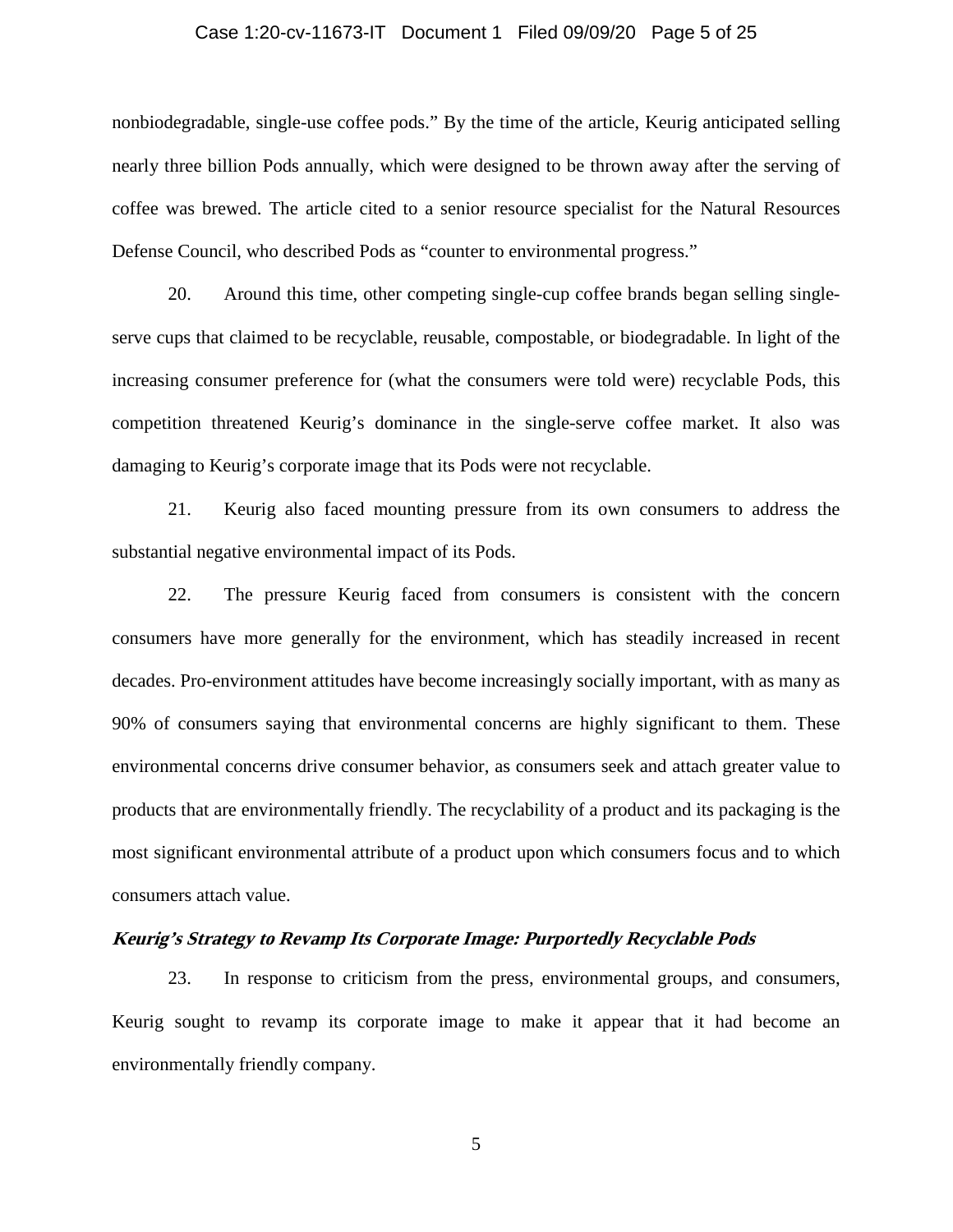## Case 1:20-cv-11673-IT Document 1 Filed 09/09/20 Page 6 of 25

24. Keurig announced this shift in strategy through what it called its 2013 Sustainability Report (the "Sustainability Report"). In the Sustainability Report, Keurig presented a plan to become a "socially responsible, premium coffee roaster." It presented three core components to its new image: "Resilient Supply Chain," "Sustainable Products," and "Thriving People & Communities."

25. The Sustainability Report specified what Keurig meant by "Sustainable Products." The most significant aspect of this component of Keurig's new socially responsible image was that "100% of K-Cup packs will be recyclable."

26. In the Sustainability Report, Keurig's chief executive officer, Brian P. Kelley, admitted that "[t]he lack of recycling options for used K-Cup packs stands out front and center" among the "areas in which [Keurig] can do better." Keurig explained in particular that "[t]his is an area where our customers and consumers have been asking for greater progress," recognizing the importance of recyclability to consumers. In response to this acknowledged consumer demand, Keurig "pledged that, by 2020, 100% of K-Cup packs will be recyclable."

#### *Keurig Begins Selling Purportedly Recyclable Pods*

27. Keurig began selling purportedly recyclable Pods in June 2016. The labeling of such Pods has been substantially the same across all such Pods sold by Keurig.

28. Unless otherwise specified, all references to "Pods" in this Complaint refer to the purportedly recyclable Pods that Keurig began selling in June 2016 and continues to sell as of the filing of this Complaint.

29. One side of the box containing the Pods contains a prominent logo that represents that the Pods are recyclable. A typical example of that label is: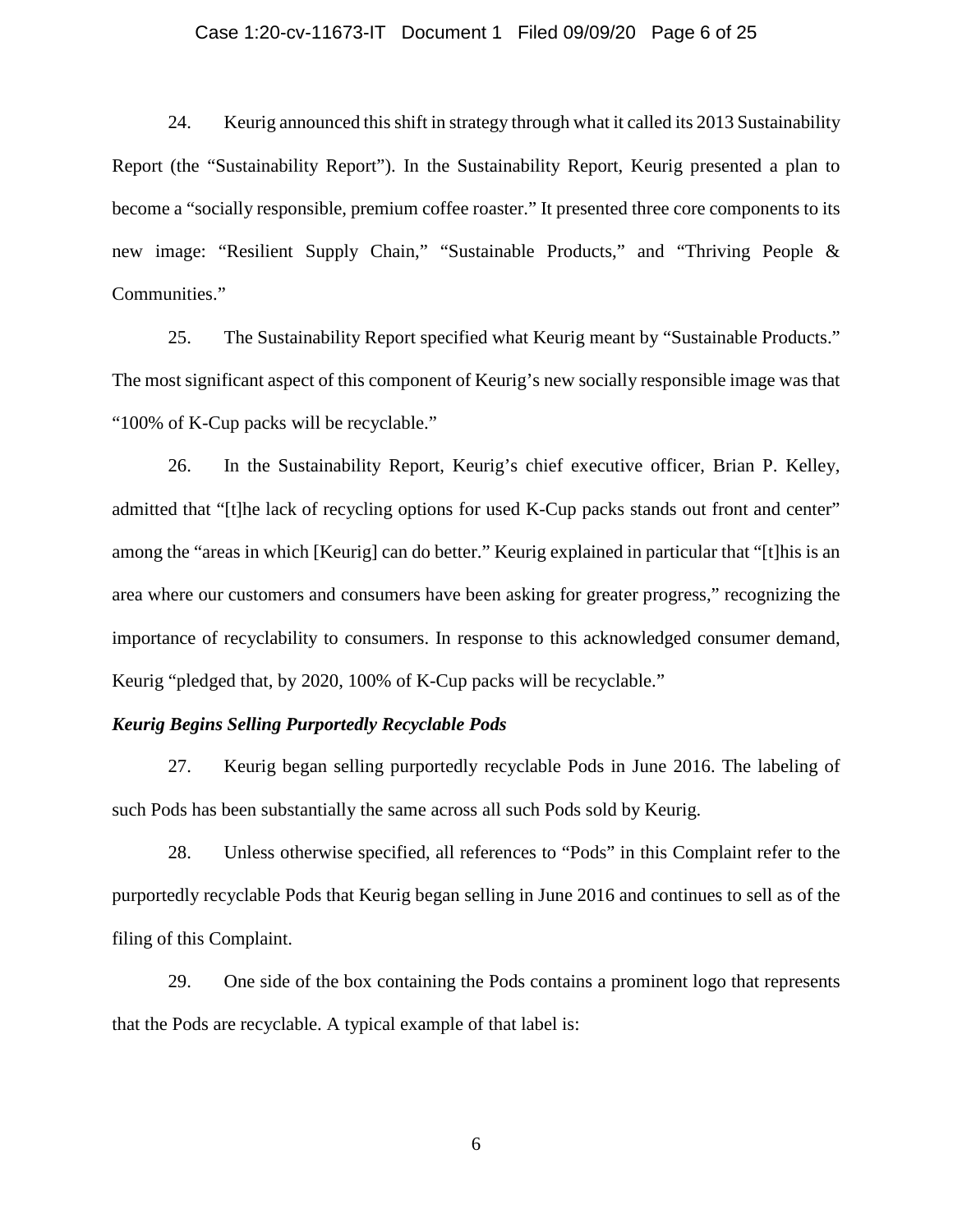

30. As reflected in that example, the label on the Pod includes both the word "Recycle," as well as the "chasing arrow" symbol—a triangle made from three arrows that communicates to consumers that the Pod is recyclable.

31. Another side of the boxes of Pods features phrases such as "Have your cup and recycle it, too," followed by a graphic depicting three steps to recycle a Pod. A typical example of such a label is:



32. Again, this part of the product label represents that the Pods are recyclable by graphically showing the process to "recycle" the Pod; by twice using the word "recycle"; and by including the same triangle chasing arrow recycling symbol that consumers understand to mean a product is recyclable.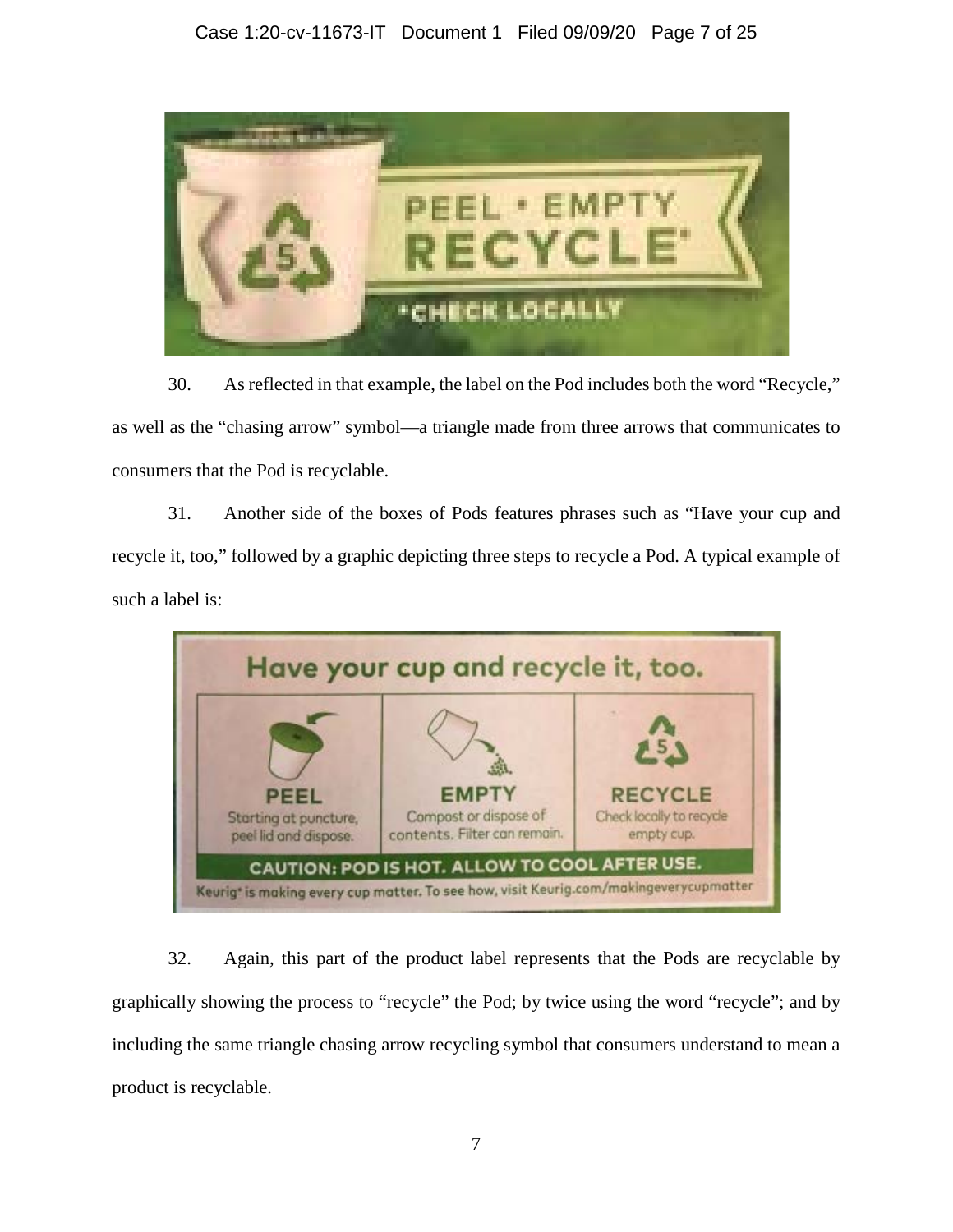## Case 1:20-cv-11673-IT Document 1 Filed 09/09/20 Page 8 of 25

33. Although there has been some variation among the labels of the purportedly recyclable Pods over time, the products each share common label design characteristics, including the prominent use of the words "Recyclable" or "Recycle" on the front label, along with a prominent chasing arrow symbol that consumers understand to mean that a product is recyclable. The claims on the labels regarding the recyclability of the Pods are substantially similar across the purportedly recyclable Pods from June 2016 through the present.

34. A reasonable consumer viewing these labels would understand that the Pods were recyclable; that is, if the consumer placed the Pod in the consumer's recycling bin, the plastic from the Pod would be processed and reused to make new plastic products, rather than ending up in a landfill.

35. A reasonable consumer would understand from the Pods' labels that the Pods themselves are, in fact, recyclable, not just that the Pods are made from a type of plastic that is potentially recyclable. It would be meaningless to a consumer who desired to purchase a "recyclable" product that the product is made with recyclable material but, nevertheless, cannot actually be recycled.

36. Although some Pod labels contain statements such as "Check Locally," such statements do not mitigate or cure the direct misrepresentation to consumers that the Pods are recyclable. The phrase "Check Locally" does not communicate that the Pods are not recyclable in most communities, nor does it indicate with whom a consumer should "check" or what they should ask. A reasonable consumer viewing the entire Pod label would still reasonably understand that the Pod is recyclable in his or her community. The Federal Trade Commission, in fact, conducted a survey that determined that there is no statistical difference between a consumer's perception of an unqualified claim that a product is recyclable, and a claim that the product is recyclable but that the consumer should check locally. 63 FR 24240, 24244 (1998) (describing survey; "[t]here was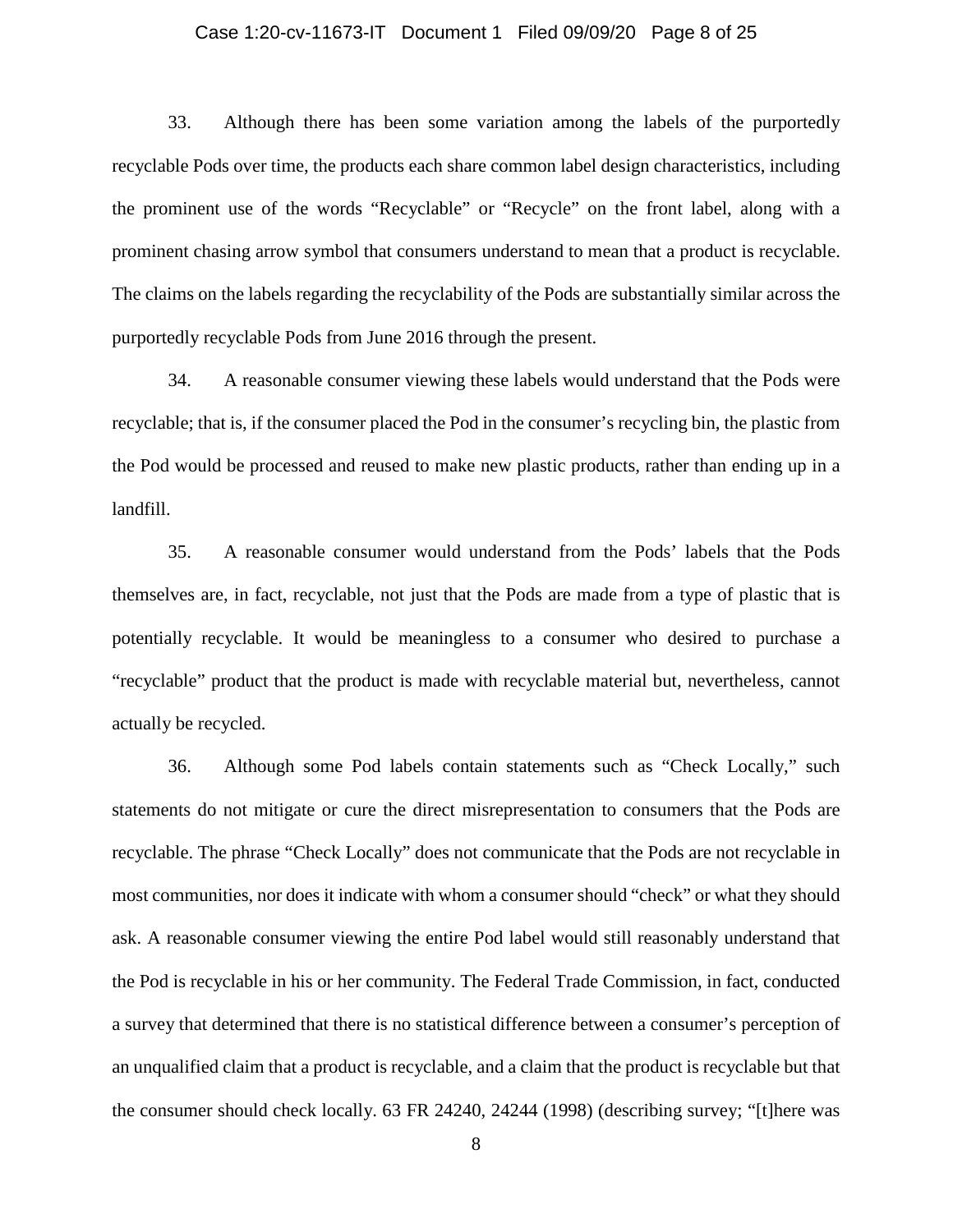## Case 1:20-cv-11673-IT Document 1 Filed 09/09/20 Page 9 of 25

no statistically significant difference" in consumers' understanding of the meaning of an "unqualified 'recyclable' claim" versus a recycling claim accompanied by direction to check locally). That is, the phrase "check locally" does not cure Keurig's false and deceptive representations on the labels of Pods that the Pods are recyclable.

#### **The Purportedly Recyclable Pods Are Not Recyclable.**

37. The Pods are not recyclable in most communities for multiple reasons. *First and most significantly*, the Pods are too small to be recycled in most communities. In order for a product to be recyclable it must, of course, be made of recyclable material. But that is not enough. The product must also be able to be economically sorted out of the stream of numerous materials collected for recycling by residences and businesses. Items that are too small in size to be economically sorted cannot be recycled. Keurig's Pods are too small for most recycling facilities to separate them from other items collected for recycling. The result is that the vast majority of the purportedly recyclable Pods that Keurig's customers put in their recycling bins are not in fact recycled into new plastic products. Instead, contrary to the wishes and understanding of Keurig's consumers, the used Pods end up in landfills.

38. *Second*, the Pods, due to their small size compared to other items collected for recycling, are particularly susceptible to being crushed, compacted, or mangled before they arrive at the stage within a recycling facility in which the Pods would be sorted out from other items. This makes it even more difficult and uneconomic for the Pods to be sorted from other items. Again, the result is that the vast majority of the purportedly recyclable Pods that Keurig's customers put in their recycling bins are not in fact recycled into new plastic products. Instead, contrary to the wishes and understanding of Keurig's consumers, the used Pods end up in landfills.

39. *Third*, the plastic portion of the Pods comes with a connected foil lid, which keeps the product fresh before the consumer uses the Pod. Even at the few recycling facilities that can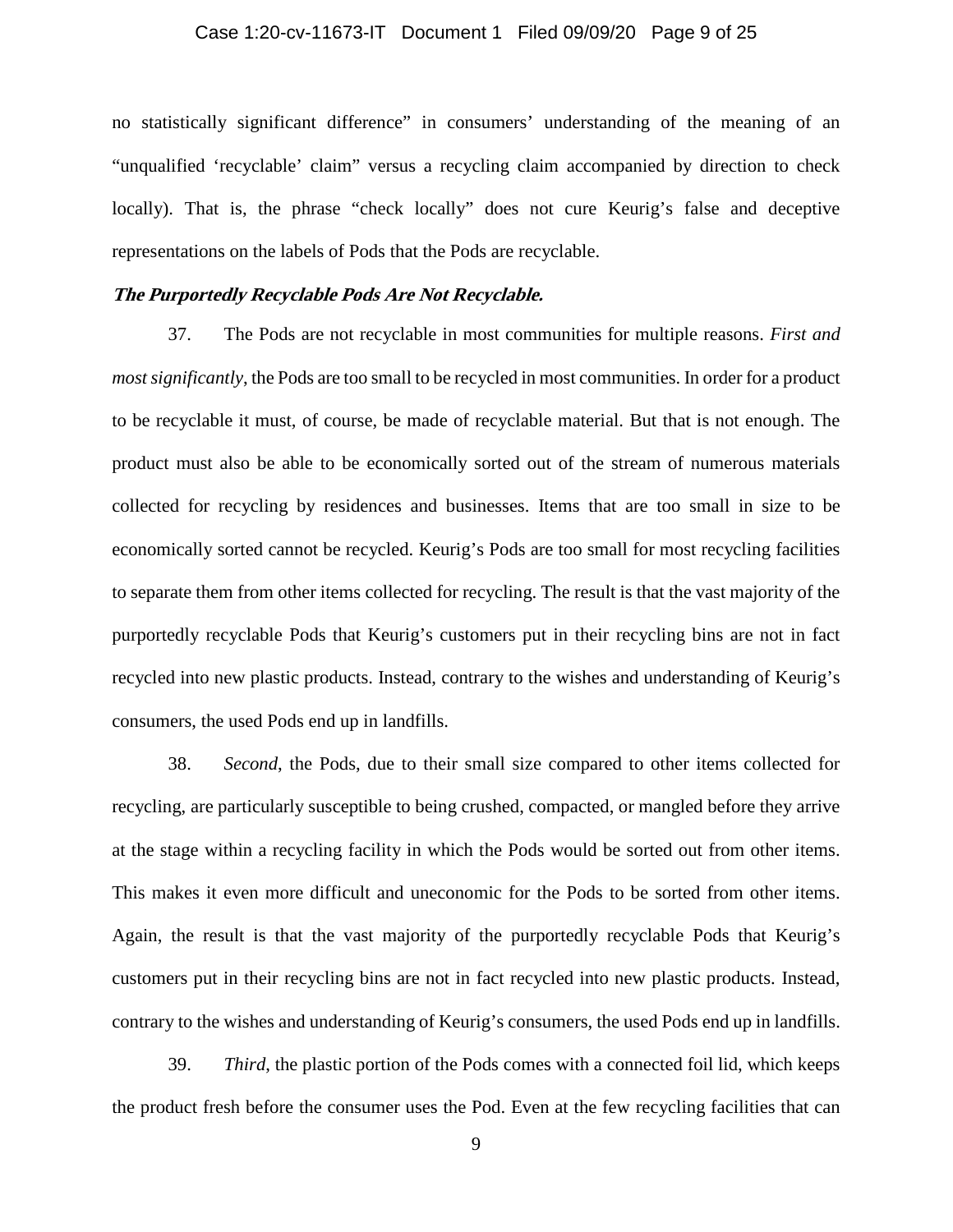#### Case 1:20-cv-11673-IT Document 1 Filed 09/09/20 Page 10 of 25

accommodate the small size of the Pods, in order for the plastic in the Pods to be recycled, the foil lid would have to have been removed by the consumer. The foil lid, however, is difficult to remove. Consumers attempting to remove the foil lid often only partially remove the foil, leaving behind a piece of foil attached to the Pod that may render the Pod non-recyclable. Recycling facilities generally lack the ability to economically separate out attached components of a product made from different materials that are physically attached to each other. For this reason, many Pods that arrive at the few recycling facilities that can accommodate the small size of the Pods are still not recycled because foil remains attached to Pods. Again, the result is that the vast majority of the purportedly recyclable Pods that Keurig's customers put in their recycling bins are not in fact recycled into new plastic products. Instead, contrary to the wishes and understanding of Keurig's consumers, the used Pods end up in landfills.

40. *Fourth*, the Pods often arrive at recycling centers contaminated with food waste specifically, the coffee grounds or other ingredients that remain in the Pod after the consumer uses it. Efforts to remove coffee grounds often fail to remove all of the grounds because even after a customer cleans the Pod, a paper filter remains in the Pod to which grounds or other beverage ingredients stick. Significantly, Keurig falsely represents to consumers on its label that in preparing the Pod to be recyclable, the "Filter can remain." *See* label image below paragraph 31. Otherwise recyclable products that contain food waste often cannot be recycled because if the food waste is not separated from the recyclable material during the recycling process, the contaminant would undermine the quality of the recycled material. And it is not economical for a recycling facility to clean the small Pods in order to recycle them. This is another reason why that even with respect to Pods that arrive at the few recycling facilities that can accommodate the small size of the Pods, the Pods are still not recycled. Again, the result is that the vast majority of the purportedly recyclable Pods that Keurig's customers put in their recycling bins are not in fact recycled into new plastic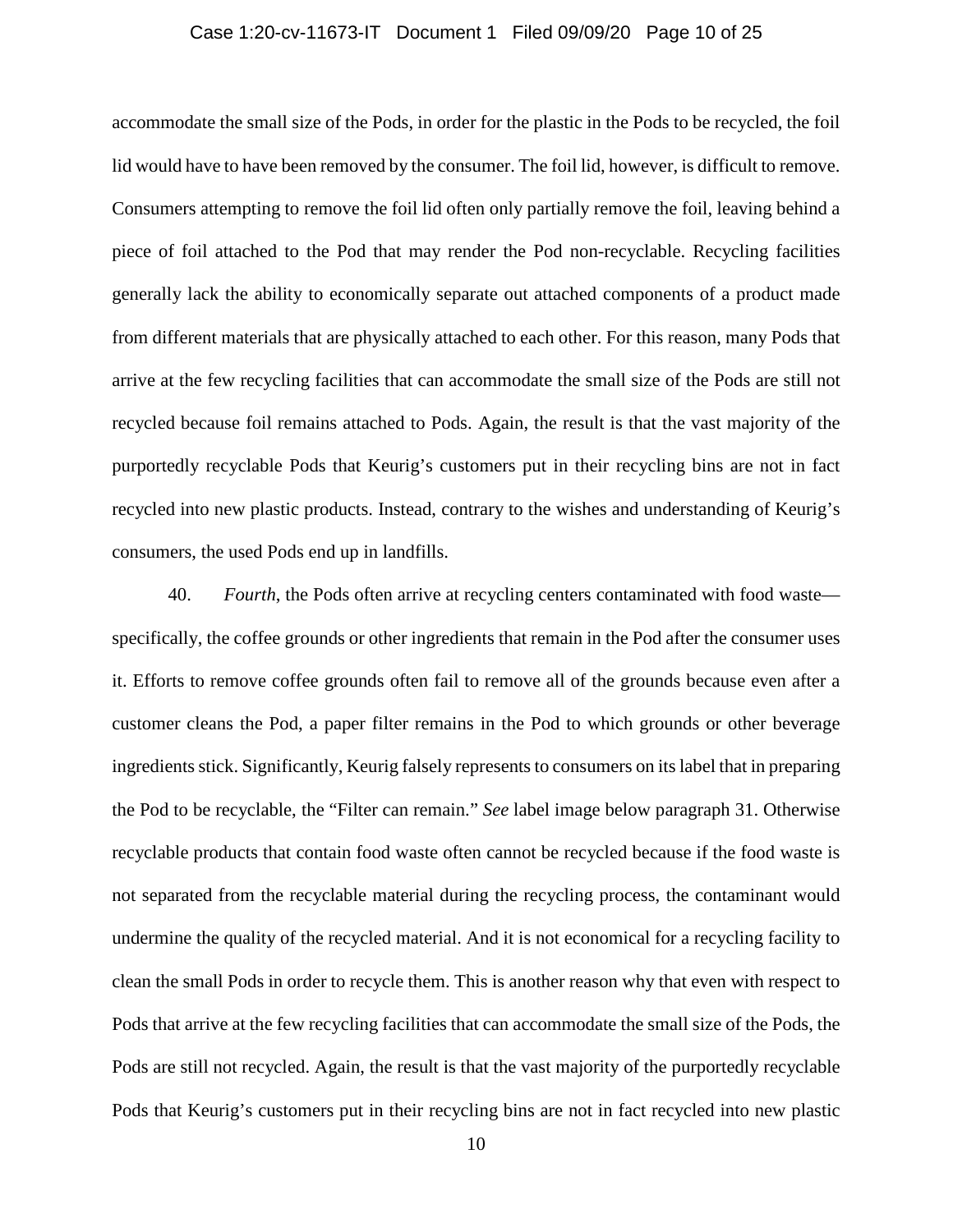## Case 1:20-cv-11673-IT Document 1 Filed 09/09/20 Page 11 of 25

products. Instead, contrary to the wishes and understanding of Keurig's consumers, the used Pods end up in landfills.

41. In addition to the features of the Pods themselves that render them non-recyclable, changes in the market for recyclable products have made it likely that none of the plastic in any of Keurig's Pods is actually recycled. Specifically, for many years, the largest destination for recyclable material was China; cargo ships would come to the United States with new products manufactured in China and then return to China full of recyclable products. In 2013, however, China implemented "Operation Green Fence," which had the purpose and effect of reducing the amount of contaminated recyclable products that were being sent to China. Then, in 2017, China announced a further "National Sword" policy that placed strict limits on which recyclable materials could be sent to China for further processing and also the degree to which such materials could be contaminated. These measures substantially reduced the end-market for the plastic in the few Pods that could have otherwise been recycled, making it likely that none of the plastic in the Pods was actually recycled and likely that all of the plastic in the Pods ended up in landfills.

#### **Keurig's Statements and Representations on Its Labels on Its Pods Are False and Deceptive.**

42. Keurig's statements and representations on the Pods' labels that the Pods are recyclable are false and deceptive because the Pods are not, in fact, recyclable in the vast majority of communities in the United States. It is deceptive for Keurig to label its Pods as recyclable when, in fact, they are not recyclable.

43. Consumers understand claims that a product is recyclable to mean not only that the product is manufactured with recyclable material, or that the product may be theoretically recyclable somewhere, but that the product will, if placed in a recycling bin, likely be recycled meaning that the materials used for the product will actually be reused to make new products. Of course, a product that passes through a recycling facility but that ultimately ends up in a landfill is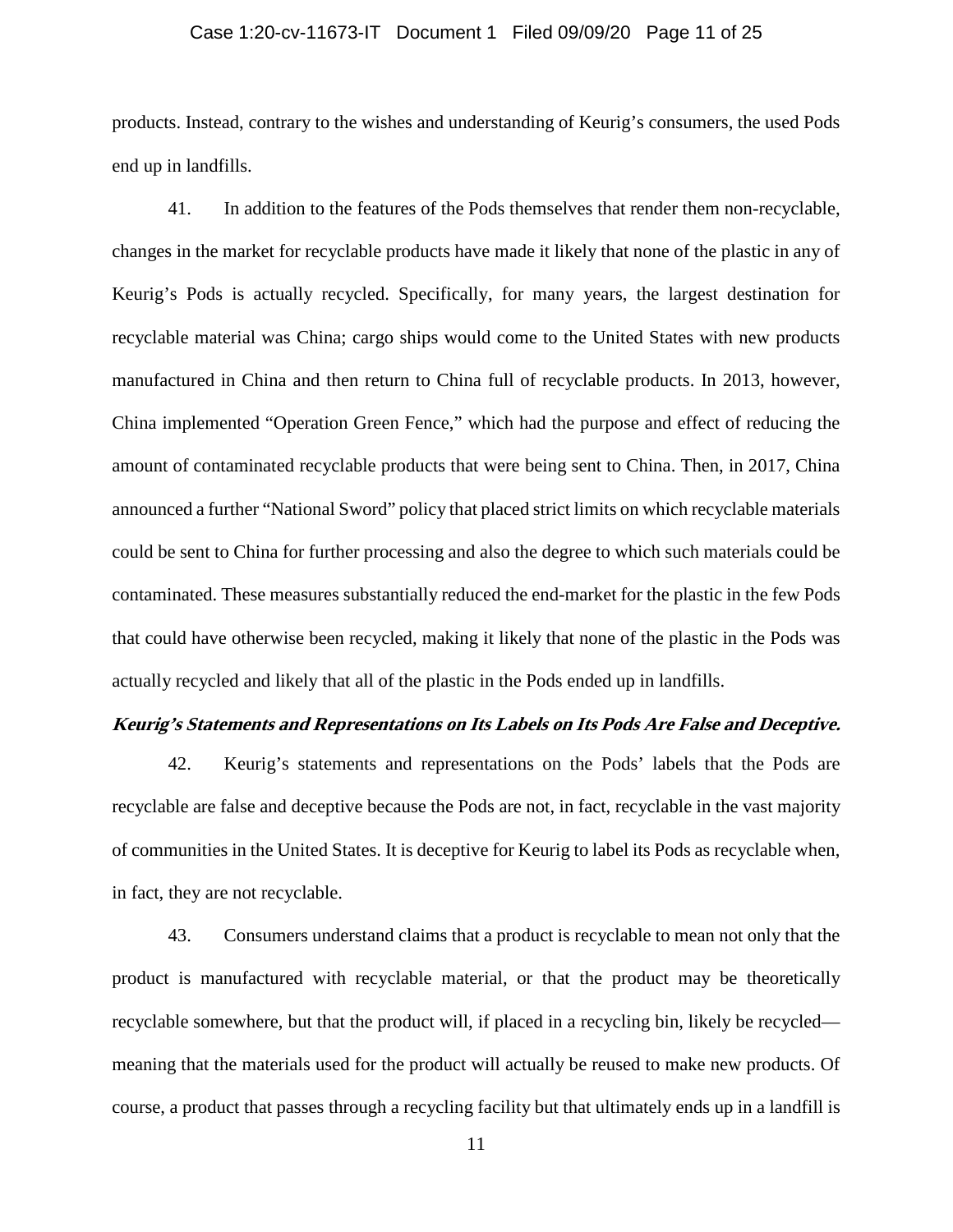## Case 1:20-cv-11673-IT Document 1 Filed 09/09/20 Page 12 of 25

not "recycled," and products that are likely to end up in a landfill despite consumers placing the products in recycling bins cannot be honestly or accurately labeled as "recyclable."

44. Consumers who want and prefer to purchase and use products that are recyclable do so not because they simply want a product that is manufactured with recyclable material, or that the product may be theoretically recyclable. Rather, they want a product that contains materials that will actually be recycled and will actually be reused to make new products and not end up in a landfill.

45. The Federal Trade Commission regulates when companies can represent that their products are "recyclable" and when such representations are deceptive under, and in violation of, Section 5 of the FTC Act, 15 U.S.C. § 45. Those regulations are codified at 16 C.F.R. § 260 and they are known as and referred to herein as the "Green Guides." The Green Guides provide that a claim that a product is "recyclable" is deceptive if the product is "ordinarily…not separated from other trash…for recycling." 16 C.F.R. § 260.3(c) & example 2. The fact that an item is "technically capable of being recycled" does not matter if the product is "ordinarily…not separated from other trash at the landfill or incinerator for recycling." In that circumstance, the recyclable claim is deceptive "since it asserts an environmental benefit where no meaningful benefit exists." *Id.*

46. More specifically, the Green Guides also provide: "It is deceptive to misrepresent, directly or by implication, that a product or package is recyclable. A product or package should not be marketed as recyclable unless it can be collected, separated, or otherwise recovered from the waste stream through an established recycling program for reuse or use in manufacturing or assembling another item." 16 C.F.R. § 260.12(a).

47. The Green Guides dictate that a representation that a product is recyclable is deceptive unless recycling facilities to recycle the product "are available to a substantial majority of consumers or communities where the item is sold." 16 C.F.R. § 260.12(b)(1). The Green Guides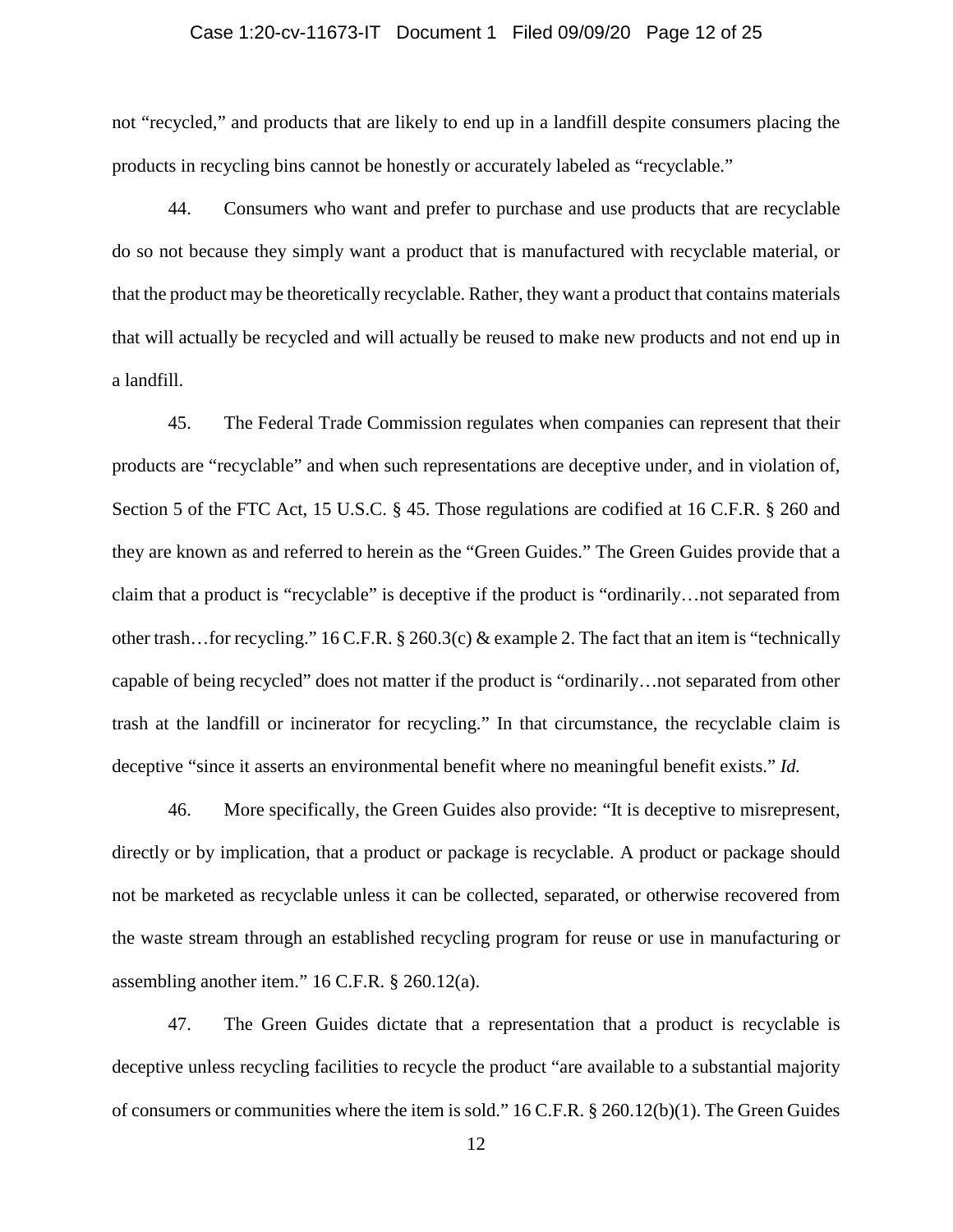#### Case 1:20-cv-11673-IT Document 1 Filed 09/09/20 Page 13 of 25

provide that "substantial majority," in this context, means that at least 60 percent of consumers are able to recycle the product in their community. *Id.* Hence, a claim that a product is "recyclable" is deceptive to **all** consumers even if some consumers (less than 60%) could successfully recycle the product. Whether the claim is deceptive, that is, does not turn on whether the facilities in a particular consumer's community recycle the Pods or whether a particular consumer's Pod is actually recycled. Instead, the deceptive nature of the statements depends upon whether the Pods are recycled in a substantial majority of communities.

48. The FTC's determination that "recyclable" claims are deceptive whether or not a particular consumer's product is successfully recycled is consistent with a significant reason why environmentally conscious consumers purchased recyclable products. They purchase such products not only so that they can personally recycle the products but also to reward and incentivize companies that make products that reduce harm to the environment.

49. Furthermore, under the Green Guides, the fact that a product contains recyclable material is not sufficient to justify a claim that the product is recyclable. In a provision particularly applicable to the Keurig Pods, the Green Guides provide that:

*If any component significantly limits the ability to recycle the item, any recyclable claim would be deceptive. An item that is made from recyclable material, but, because of its shape, size, or some other attribute, is not accepted in recycling programs, should not be marketed as recyclable.* 

16 C.F.R. § 160.12(d) (emphasis added).

50. The FTC's interpretations of the FTC Act, including those set forth in the Green Guides, are instructive and controlling and hence establish that Keurig's labels on its Pods are deceptive in violation of Chapter 93A, §2. *See* M.G.L. c. 93A § 2(b) ("It is the intent of the legislature that in construing [the meaning of "deceptive acts or practices"]…courts will be guided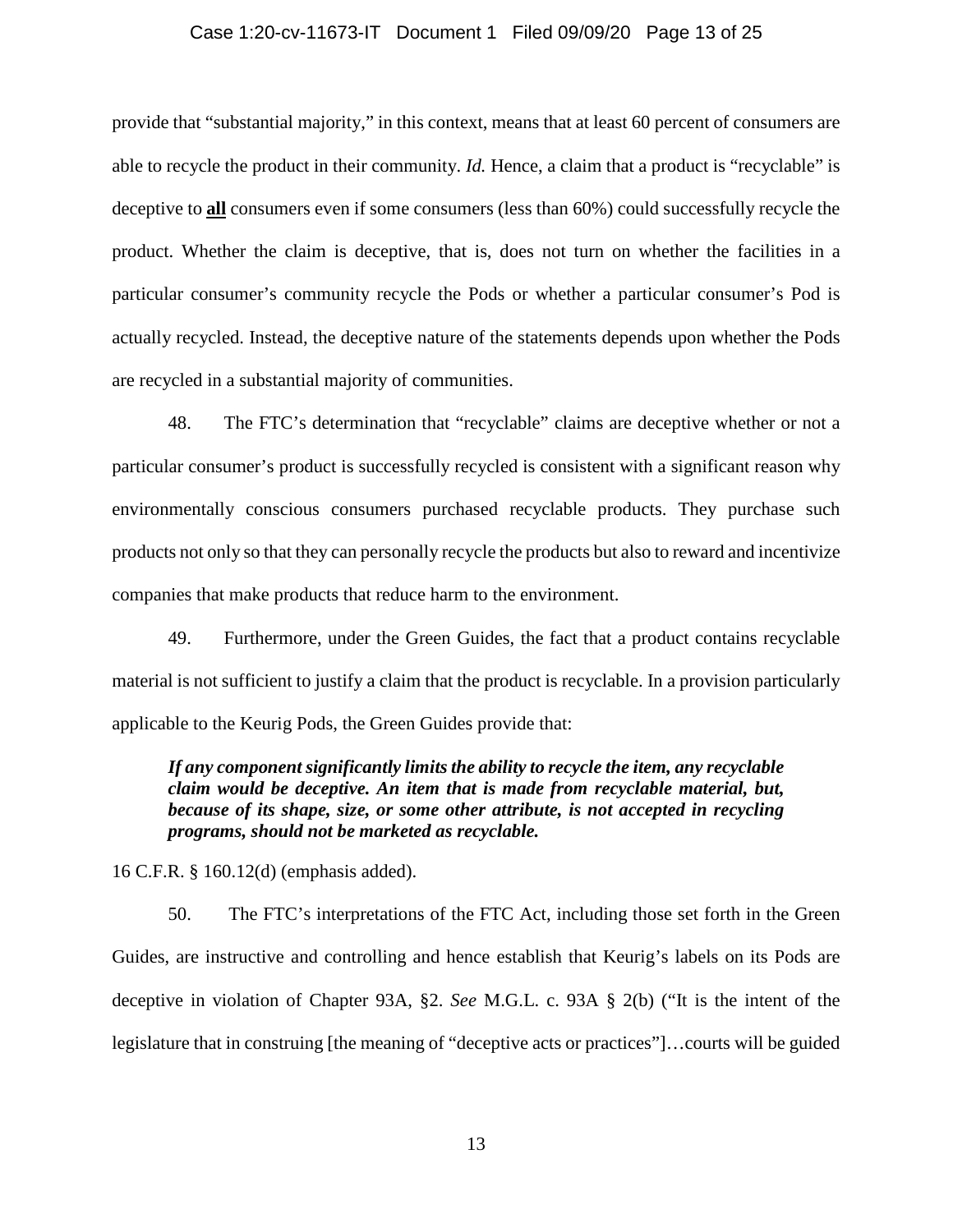by the interpretations given by the Federal Trade Commission …to section 5(a)(1) of the Federal Trade Commission Act….").

# **Keurig Has and Continues to Knowingly and Intentionally Engage in Deceptive Conduct in Violation of Chapter 93A § 2.**

51. Keurig has sold, and continues to sell, the Pods with the false and deceptive product labels described herein, knowing full well that the representations on the Pods' labels that the Pods were recyclable were false and deceptive.

52. Keurig's launch of the purportedly recyclable Pods occurred only after its own, substantial internal analysis about the recyclability of the Pods, and Keurig tracked the degree to which the Pods were recycled after launching the purportedly recyclable Pods.

53. Keurig performed its own internal tests that concluded that in even in facilities that accepted the Pods for recycling, only 30% of the Pods were successfully recovered. And, as Keurig knew, even that low figure does not reflect the true rate of recyclability of the Pods because, among other reasons (i) many facilities do not accept Pods for recycling at all; (ii) Keurig's tests were not based on a representative sample of recycling facilities; (iii) Keurig's tests were not performed in real-world conditions but instead in conditions that artificially drove up the success rate; (iv) Keurig's analysis focused only on Pods that made it to a particular stage of the recycling process known as the "container line" and did not account for Pods that were screened out as garbage before that stage; and (v) Keurig's analysis did not account for whether there was an end-market for the plastic from the Pods that would result in the plastic in the Pods actually being recycled.

54. During all relevant times, Keurig was fully aware of and knowledgeable of the FTC's Green Guides, or was willfully ignorant of them.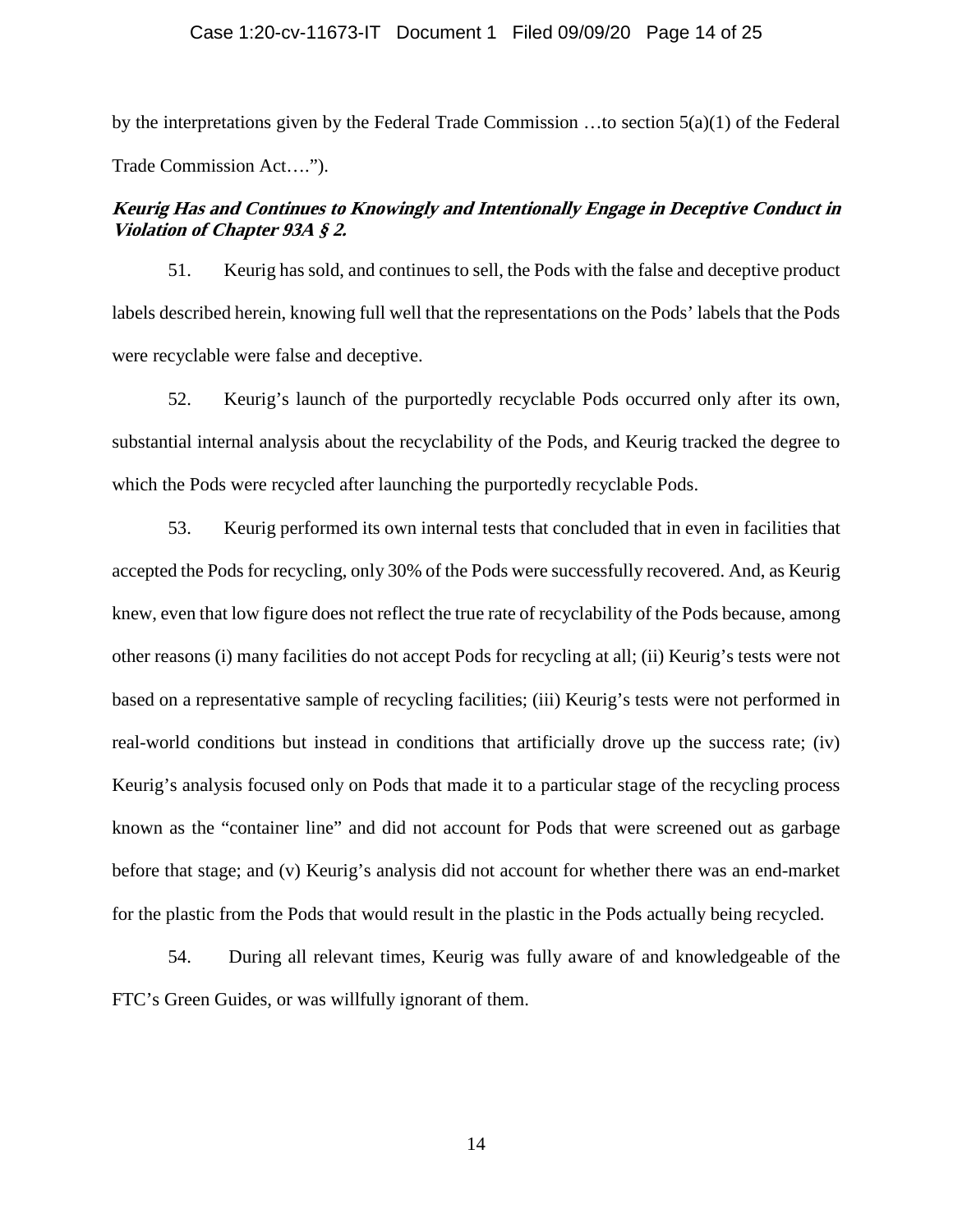## Case 1:20-cv-11673-IT Document 1 Filed 09/09/20 Page 15 of 25

55. Accordingly, Keurig has known since it began representing on the Pod labels that the Pods were recyclable, in 2016, and to this day, that those representations were deceptive under the Green Guides.

56. Accordingly, Keurig willfully and knowingly violated and continues to willfully and knowingly violate the Green Guides; Section 5 of the FTC Act, 15 U.S.C. § 45; and Ch. 93A, § 2.

## **The Wrongful Conduct Alleged in the Complaint Occurred in Massachusetts.**

57. The conduct giving rise to Plaintiff's claims—Keurig's deceptive campaign to falsely market and label its Pods as recyclable, was orchestrated in and emanated from the Commonwealth of Massachusetts. Massachusetts has a significant interest, as codified by the Massachusetts legislature in Chapter 93A, in regulating, punishing and preventing such wrongful conduct occurring within the Commonwealth.

58. Keurig developed its corporate strategy of marketing purportedly recyclable Pods in Massachusetts, primarily from its Burlington, Massachusetts headquarters. Keurig designed the Pod labels at issue in this case in Massachusetts, and made the representations detailed in this complaint and disseminated them from its headquarters in Burlington, Massachusetts. The deceptive conducted alleged in the complaint substantially emanated from Massachusetts.

59. Keurig's product design staff for the Pods is based in Massachusetts. Keurig's "Environmental Sustainability Engineers," who appear to have been responsible for engineering the purportedly recyclable Pods, are based in Burlington, Massachusetts. For example, one such Environmental Sustainability Engineer, Ali Brlandina, indicates on her LinkedIn profile that she led all "MRF [materials recovery facility] testing across North America" for Keurig, including analysis of "how items flow through [a municipal recycling facility], evaluat[ing] how successfully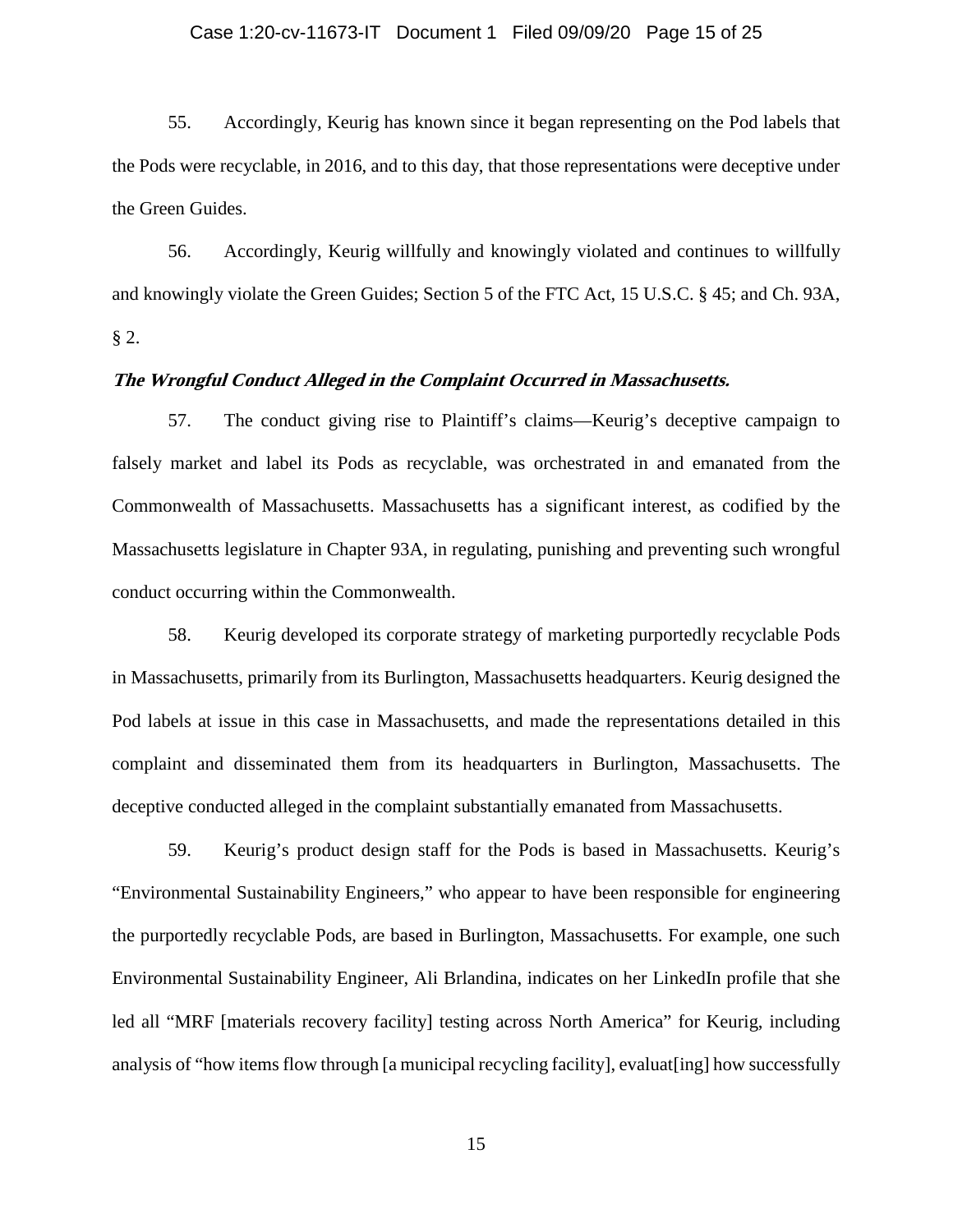## Case 1:20-cv-11673-IT Document 1 Filed 09/09/20 Page 16 of 25

they are sorted, and ultimately captured for further processing of recycling material." According to her LinkedIn profile, she performed these functions for Keurig in Burlington, Massachusetts.

60. Along the same lines, Keurig's Director of Engineering and Technical Director, Jim Shepard, who was responsible for the "overall industrial design, technical development, and manufacturing execution of brewer systems and carafe pod systems" for Keurig, likewise performed these functions in Burlington, Massachusetts, according to his LinkedIn profile.

61. Keurig's senior marketing staff are also based in Massachusetts. For example, Brenda Armstead, Keurig's current Vice President of Brand Marketing for coffee, and its former Vice President of Consumer Insights for its coffee products, is based in Massachusetts. According to Ms. Armstead's LinkedIn profile, around the time of the launch of Keurig's purportedly recyclable Pods, she was "driving business strategies" based upon a "better understanding of [Keurig's] customers." She led the "Consumer Insights team," which she describes as "the central point of truth…for [Keurig]" as it infuses consumer "understanding into [Keurig's] innovation and product portfolio."

62. Similarly, Keurig's Senior Director of Marketing, Linsday Fermano, was located in Massachusetts.

63. Keurig's Chief Executive Officer, Brian P. Kelley, who stated in Keurig's Sustainability Report (described above) that "[t]he lack of recycling options for used K-Cup packs stands out front and center," of ways Keurig "can do better," and pledging that "100% of K-Cup packs will be recyclable," was is based in Massachusetts.

64. Keurig's employees responsible for Keurig's corporate strategies in connection with sustainability are also based in Massachusetts. For example, Keurig's Chief Sustainability Officer from 2014 to present (and Director of Sustainability for years before that), Monique Oxender, is based in Massachusetts. She describes herself as having been responsible for "brand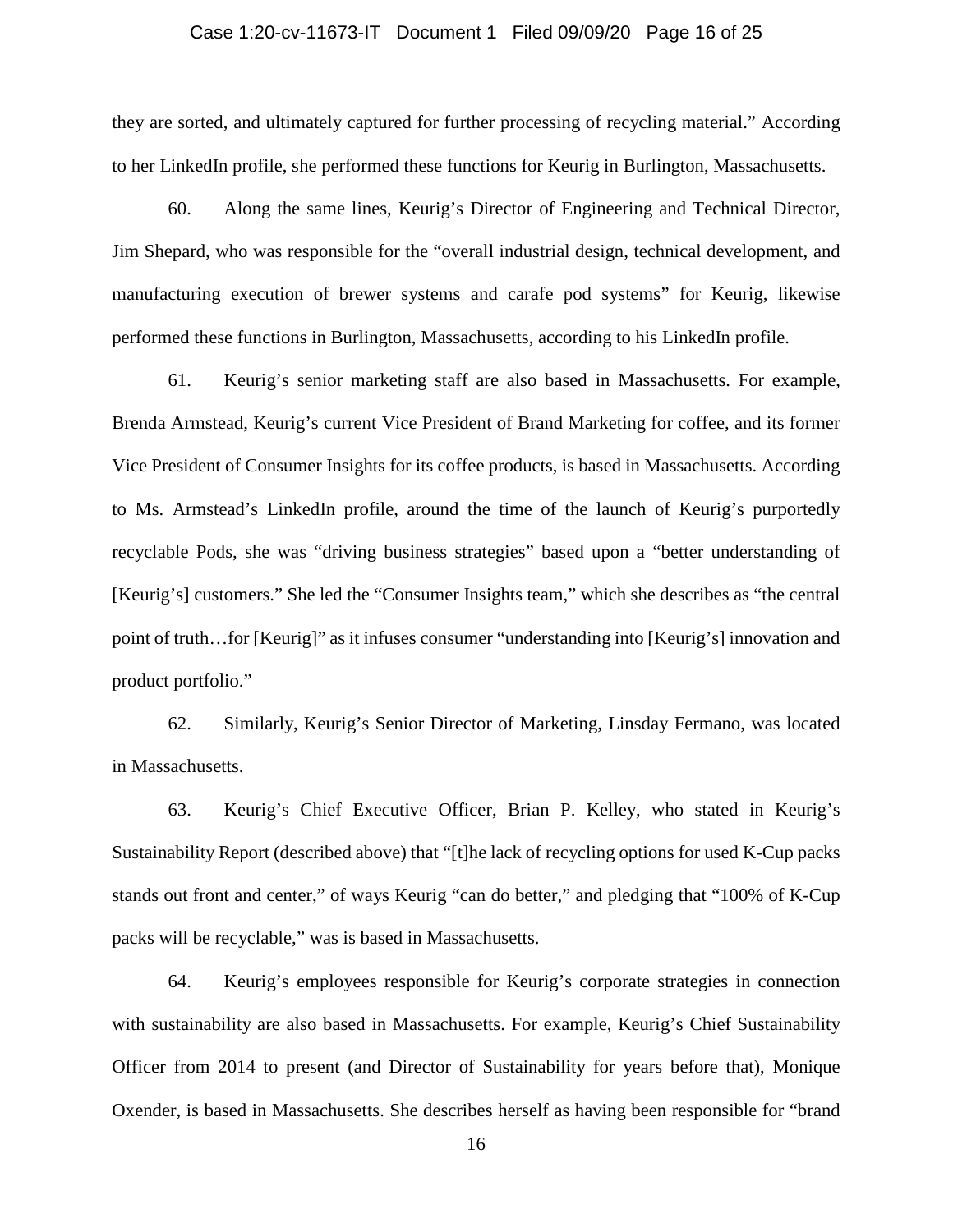## Case 1:20-cv-11673-IT Document 1 Filed 09/09/20 Page 17 of 25

enhancement through pro-active identification of sustainability issues…coupled with actionable and measurable strategies for implementation." Ms. Oxender specifically identifies as one of her "[c]ore areas of expertise" issues of "product stewardship (incl. recyclability)" and "general management of the recyclable product platform." Ms. Oxender indicates she fulfilled these responsibilities in Massachusetts.

65. Another Keurig employee, Kristina Bosch Ladd, who indicates she "manage[s] the company's…environmental footprints towards its 2020 sustainability targets," and "oversee[]s recovery and recycling programs," is based in Massachusetts.

66. These examples are not cherry picked. A review of the LinkedIn profiles of the Keurig employees who appear to be most directly responsible for the deception Plaintiff alleges in this complaint reflects that almost all such employees were based in Massachusetts at the time of the wrongful conduct. That is, Keurig's senior staff responsible for marketing, consumer relations, and product design performed those functions in Massachusetts, making Massachusetts the locus of the fraudulent and deceptive conduct that Plaintiff alleges.

## **The Injury and Damages from Keurig's Deception**

67. Plaintiff and other members of the classes have been economically injured by Keurig's false and deceptive representations that the Pods are recyclable. Specifically, the value to a reasonable consumer of the product that was promised—a recyclable Pod—was materially greater than the value of the product that Keurig actually provided—a Pod that is not recyclable. That is, Plaintiff and other members of the classes received products that were substantially less valuable than the promised products, and suffered damages measurable as that difference in value.

68. Additionally, Plaintiff and other members of the Classes paid more to obtain their coffee through the Pods than they would have paid to obtain their coffee from environmentally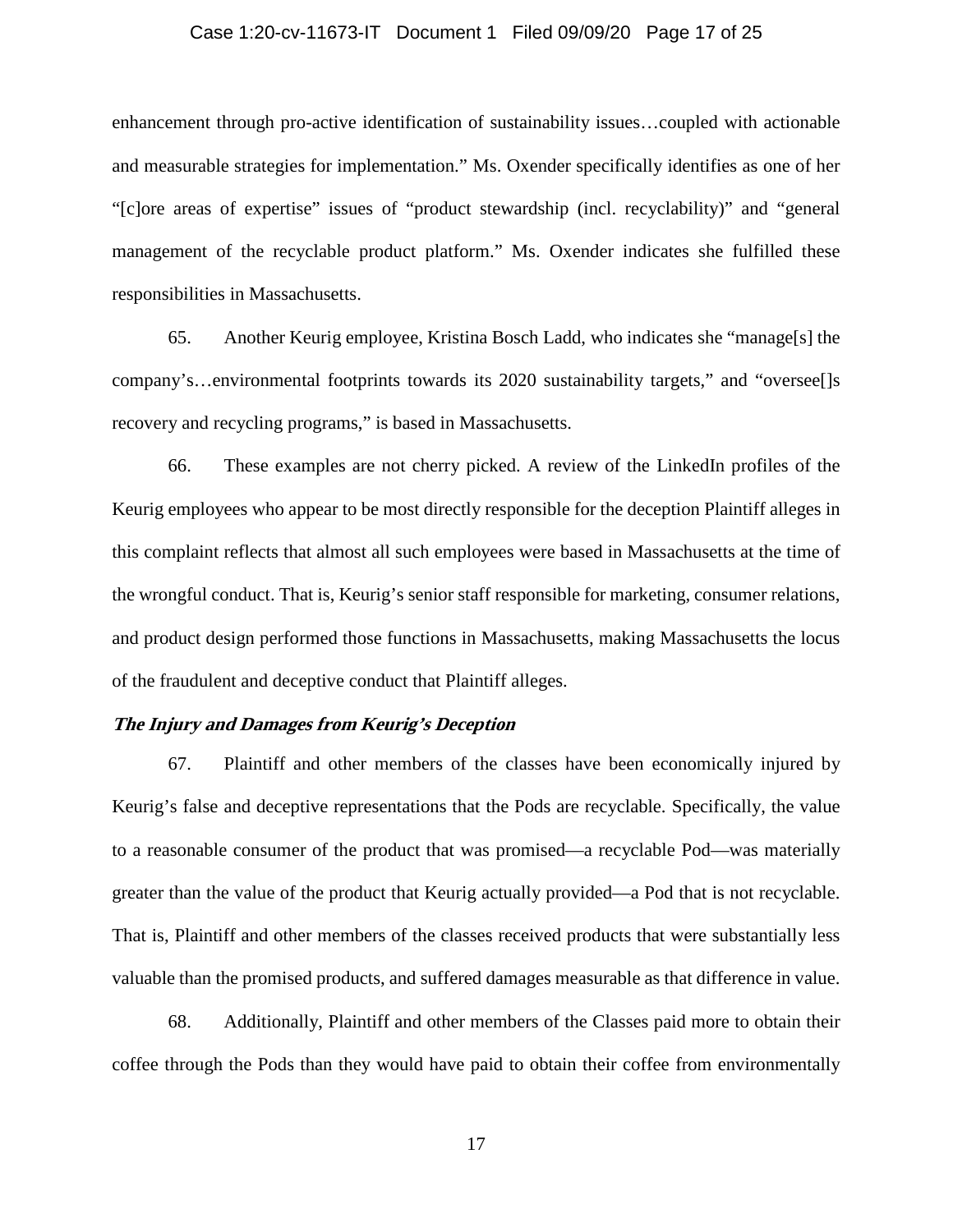## Case 1:20-cv-11673-IT Document 1 Filed 09/09/20 Page 18 of 25

friendly methods, such as traditional drip-brewed coffee, because Keurig had falsely and deceptively represented that the Pods were recyclable.

69. Keurig's prominent representations on its product labels that the Pods are recyclable enabled Keurig to sell more Pods than they would have sold in the absence of such representations, thus enabling Keurig to obtain additional profits as a direct result of its misrepresentation, at the expense of consumers, including Plaintiff, who bought Keurig**'s**  purportedly recyclable Pods.

## **Class Action Allegations**

70. Plaintiff brings this action pursuant to Federal Rule of Civil Procedure 23 and

Chapter 93A, Section 9(2) on behalf of herself and a National Class consisting of:

All persons who have purchased single-serve plastic coffee pods in the United States that were manufactured by Keurig and labeled using the word "recycle" or a variant of the word "recycle," or that were labeled with the recyclable symbol that is, a triangular symbol of three arrows. $<sup>1</sup>$  $<sup>1</sup>$  $<sup>1</sup>$ </sup>

71. Plaintiff also brings this action pursuant to Federal Rule of Civil Procedure 23 on

behalf of herself and a Massachusetts Class consisting of:

All persons who have purchased single-serve plastic coffee pods in Massachusetts that were manufactured by Keurig and labeled using the word "recycle" or a variant of the word "recycle," or that were labeled with the recyclable symbol—that is, a triangular symbol of three arrows.

72. Plaintiff reserves the right to amend the definition of the Massachusetts Class

and/or the National Class (together, the "Classes").

73. This action is properly maintainable as a class action.

74. The members of both Classes are so numerous that joinder of all members is impractical.

<span id="page-17-0"></span><sup>1</sup> The triangular recycle symbol is shown following paragraphs 29 and  $31$  above.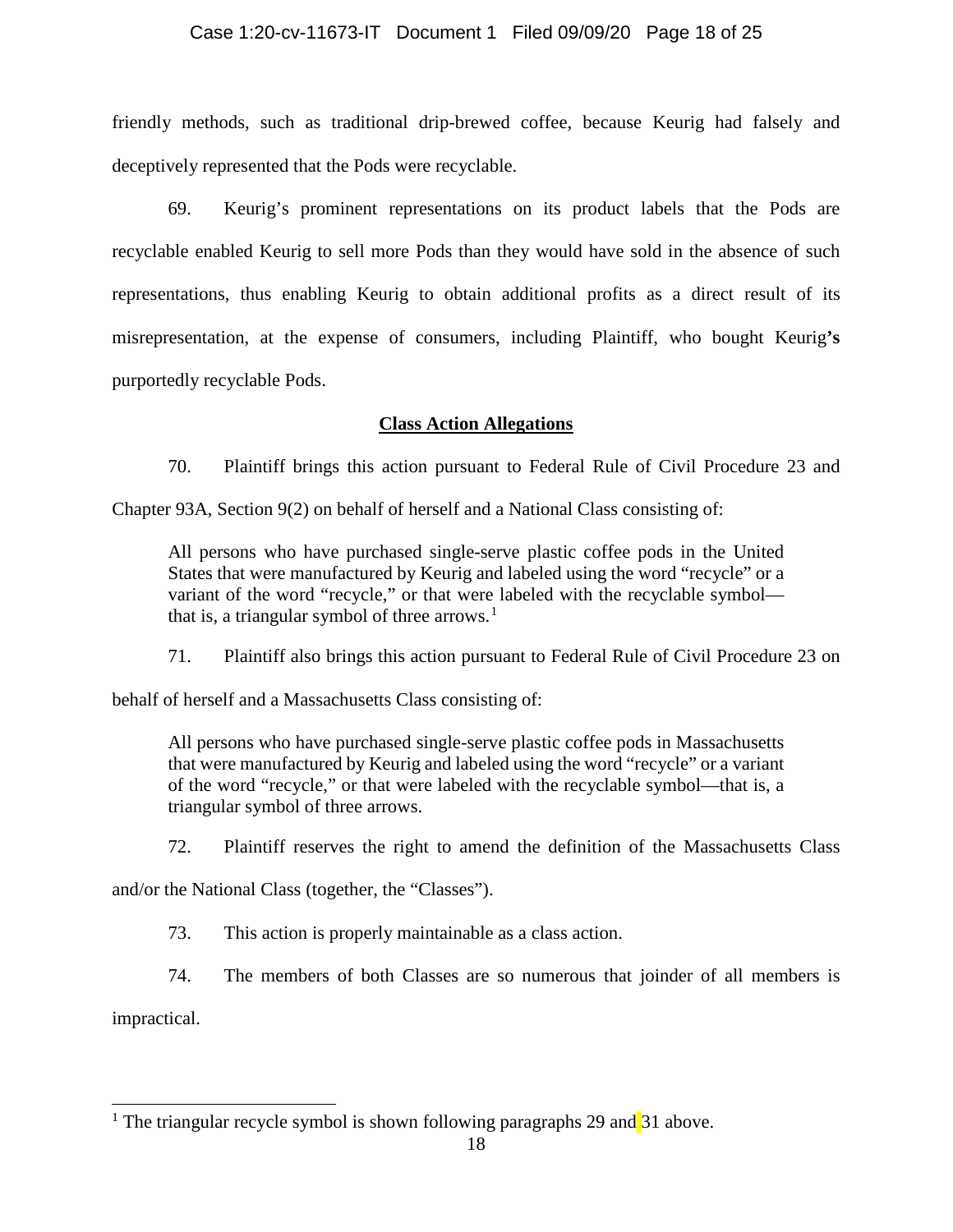## Case 1:20-cv-11673-IT Document 1 Filed 09/09/20 Page 19 of 25

75. Common questions of law and fact exist as to all members of the Massachusetts Class and the National Class and predominate over any questions solely affecting individual members of the Classes. Among the predominant questions of law and fact common to the Classes are:

- (a) Were the Pods sold with labels that communicated that the Pods were recyclable?
- (b) Are the Pods, in fact, recyclable?
- (c) Are the Pods "recyclable" under the FTC's Green Guide?
- (d) Did Keurig's conduct alleged herein constitute deceptive acts or practices in the conduct of trade or commerce in violation of Chapter 93A, §2?
- (e) Has Keurig willfully and knowingly violated Ch. 93A, §2?
- (f) Are the members of the Classes entitled to damages?
- (g) What is proper measure of damages?
- (h) Are the members of the Classes entitled to injunctive relief, enjoining Keurig from continuing to represent on the Pod labels that the Pods are recyclable?

76. Plaintiff's claims are typical of the claims of the members of both Classes because, like Plaintiff, each member purchased Pods that were deceptively labeled as being recyclable.

77. Plaintiff will fairly and adequately protect the interests of the members of the Classes and has retained counsel who have extensive experience prosecuting consumer class actions and who, with Plaintiff, are fully capable of, and intent upon, vigorously pursuing this action. Plaintiff has no interest adverse to the Classes.

78. A class action is superior to all other available methods for the fair and efficient adjudication of this controversy. Furthermore, the damage that has been suffered by any individual Class member is nor likely to be substantial enough to justify the expense and burden of individual litigation. Hence, it would be impracticable for all members of the Classes to redress the wrongs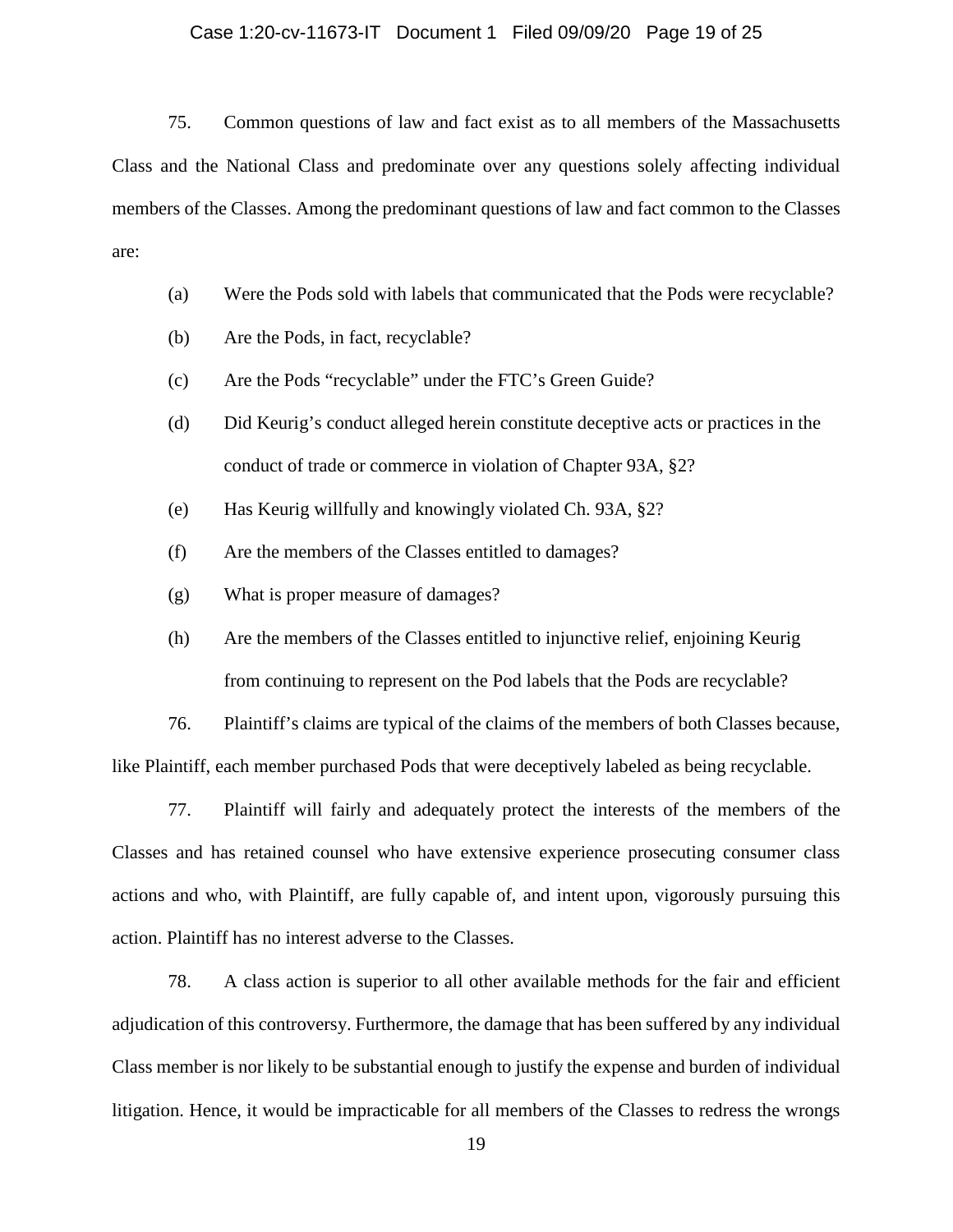done to them individually. There will be no difficulty in the management of this action as a class action.

79. The identity of many members of the Classes can be determined through Keurig's and other companies' records, and Plaintiff is a member of the Classes.

80. Keurig has acted on grounds generally applicable to the Classes with respect to the matters complained of herein, thereby making appropriate the relief sought herein with respect to the Classes as a whole.

## **COUNT I**

## (Violation of Chapter 93A, Section 2, on behalf of the National Class and the Massachusetts Class)

81. Plaintiff incorporates the foregoing paragraphs as if fully set forth herein.

82. At all relevant times, Keurig was engaged in trade or commerce within the Commonwealth of Massachusetts, including the trade or commerce of selling, or causing to be sold, the Pods at issue from the Commonwealth of Massachusetts.

83. By conducting the unfair and deceptive labeling of its Pods as recyclable, as described above, Keurig has engaged in unfair or deceptive acts or practices in the conduct of trade or commerce in violation of Chapter 93A, Section 2.

84. Moreover, by engaging in the conduct described above, Keurig violated at least the following General Regulations of the Massachusetts Attorney General regarding Ch. 93A:

(a) 940 C.M.R. 3.02(2), which states:

No statement or illustration shall be used in any advertisement which creates a false impression of the grade, quality, make, value, currency of model, size, color, usability, or origin of the product offered, or which may otherwise misrepresent the product in such a manner that later, on disclosure of the true facts, there is a likelihood that the buyer may be switched from the advertised product to another.

(b) 940 C.M.R. 3.05(1), which states: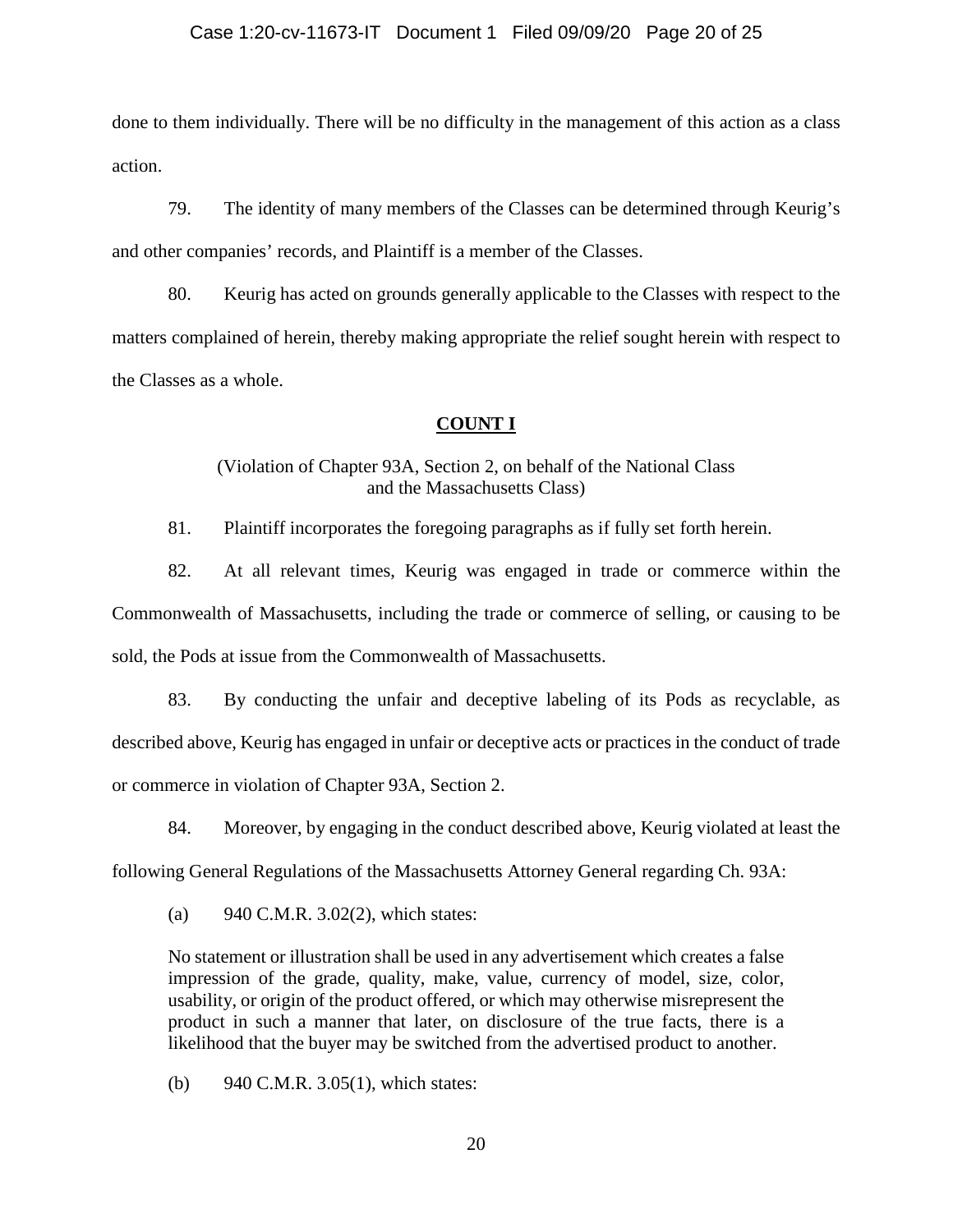No claim or representation shall be made by any means concerning a product which directly, or by implication, or by failure to adequately disclose additional relevant information, has the capacity or tendency or effect of deceiving buyers or prospective buyers in any material respect. This prohibition includes, but is not limited to, representations or claims relating to the construction, durability, reliability, manner or time of performance, safety, strength, condition, or life expectancy of such product, or financing relating to such product, or the utility of such product or any part thereof, or the ease with which such product may be operated, repaired, or maintained or the benefit to be derived from the use thereof.

(c) 940 C.M.R.  $3.16(1)-(2)$ , which provides that:

Any person or other legal entity subject to this act fails to disclose to a buyer or prospective buyer any fact, the disclosure of which may have influenced the buyer or prospective buyer not to enter into the transaction . . . .violates Chapter 93A, §2.

(d) 940 C.M.R. 6.03(2), which states:

Sellers shall not use advertisements which are untrue, misleading, deceptive, fraudulent, falsely disparaging of competitors, or insincere offers to sell.

(e) 940 C.M.R.  $6.04(1)-(2)$ , which state:

(1) Misleading Representations. It is an unfair or deceptive act for a seller to make any material representation of fact in an advertisement if the seller knows or should know that the material representation is false or misleading or has the tendency or capacity to be misleading, or if the seller does not have sufficient information upon which a reasonable belief in the truth of the material representation could be based.

(2) Disclosure of Material Representations. It is an unfair or deceptive act for a seller to fail to clearly and conspicuously disclose in any advertisement any material representation, the omission of which would have the tendency or capacity to mislead reasonable buyers or prospective buyers. . . .

85. Keurig's violation of the regulations enumerated above constitute violations of

Chapter 93A, Section 2(a) because regulations promulgated by the Massachusetts Attorney General under Chapter 93A, Section 2(c) provide that any act or practice that "fails to comply with existing statutes, rules, regulations or laws, meant for the protection of the public's health, safety, or welfare promulgated by the Commonwealth or any political subdivision thereof intended to provide the consumers of this Commonwealth protection…" 940 C.M.R. 3.16(3), violates Chapter 93A, Section 2.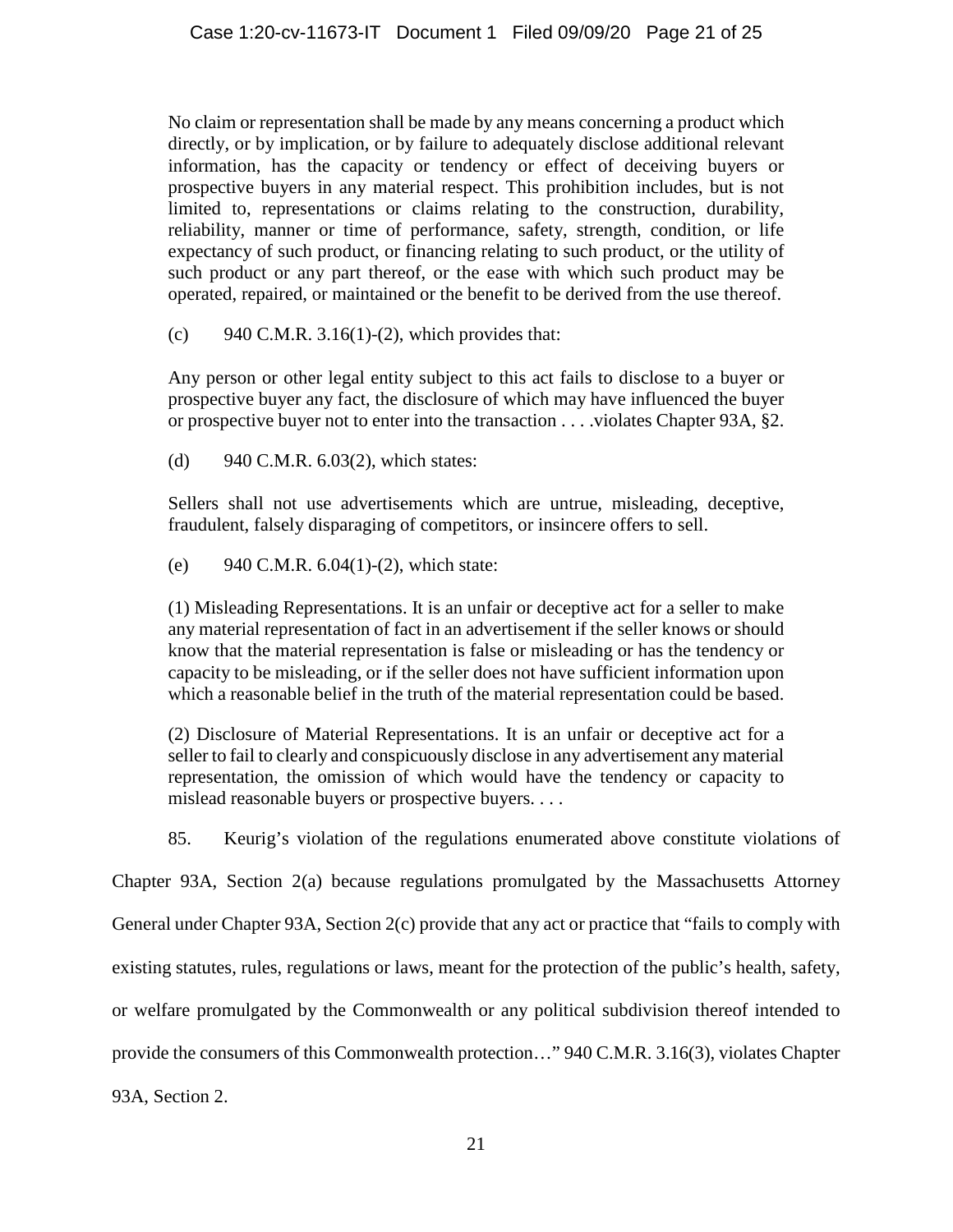## Case 1:20-cv-11673-IT Document 1 Filed 09/09/20 Page 22 of 25

86. Furthermore, as previously noted, the FTC's interpretations of the FTC Act, including those set forth in the Green Guides, are instructive and controlling as to whether Keurig's labels on its Pods are deceptive in violation of Chapter 93A, §2. *See* M.G.L. c. 93A § 2(b) ("It is the intent of the legislature that in construing [the meaning of "deceptive acts or practices"]…courts will be guided by the interpretations given by the Federal Trade Commission …to section 5(a)(1) of the Federal Trade Commission Act….")

87. Accordingly, because Keurig's labeling of the Pods violated the FTC Green Guides and hence Section 5 of the FTC Act, that labeling also constitutes false and deceptive acts and practices in violation of M.G.L. c. 93A § 2(b).

88. The violations of Chapter 93A by Keurig as described herein were done willfully, knowingly, and in bad faith.

89. As a direct and proximate result of Keurig's conduct, Plaintiff and the members of the Classes were harmed by purchasing a product (Pods that were not recyclable) that was less valuable than the product that was promised to them (Pods that were recyclable). Keurig's conduct also caused consumers to pay more for their coffee than they would have had Keurig not made its false and deceptive misrepresentations. They were also harmed by purchasing a product that they would not have purchased but for the misrepresentations.

90. On or around June 18, 2020, Plaintiff sent Keurig written demand for relief pursuant to Chapter 93A, Section 9, identifying the claimant and reasonably describing the unfair acts or practices relied upon and the injuries suffered. Keurig responded on July 30, 2020. In that response Keurig did not make a reasonable offer of relief for the unfair and deceptive acts Plaintiff described in his demand letter. In fact, Keurig, in its response letter refused to make any offer of relief.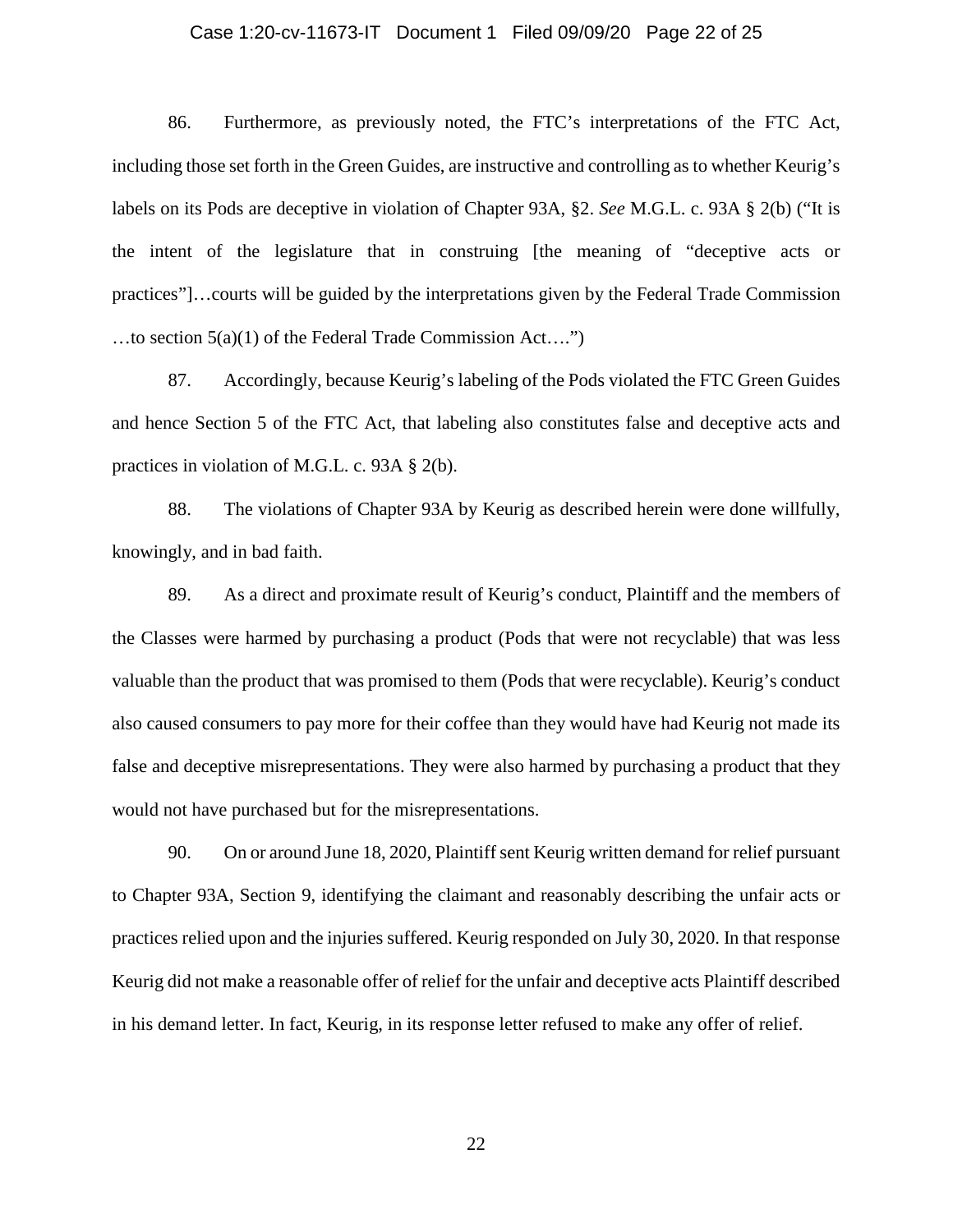## Case 1:20-cv-11673-IT Document 1 Filed 09/09/20 Page 23 of 25

91. As a result of Keurig's violation of Chapter 93A, § 2, Keurig is liable to Plaintiff and the Classes for the damages that Plaintiff and the Classes incurred, or the statutory minimum award of \$25 per purchase of a Pod, whichever is greater.

92. As a result of Keurig's willful and knowing violation of Chapter 93A, §2, Keurig is liable to Plaintiff and the Classes for up to three time the damages that Plaintiff and the Classes incurred or the statutory minimum award of \$25 per purchase of a Pod, whichever is greater.

93. As a result of Keurig's failure to make a reasonable offer a settlement in response to Plaintiff's written pre-suit demand for relief, Keurig is liable to Plaintiff and the Classes for up to three time the damages that Plaintiff and the Classes incurred or the statutory minimum award of \$25 per purchase of a Pod, whichever is greater.

94. Keurig is also liable to the Plaintiff for all related court costs, attorneys' fees, and interest.

#### **PRAYERS FOR RELIEF**

WHEREFORE, Plaintiff prays for relief as follows:

1. Allowing this action to proceed as a class action under Federal Rule of Civil Procedure 23 and Chapter 93A, Section 9(2);

2. Determining and awarding Plaintiff and members of the Classes monetary damages;

3. Awarding Plaintiff and members of the Classes up to three times their damages, or in the alternative statutory damages, whichever is greater, together with interest and costs;

4. Declaring that Keurig's labeling of the Pods is false and deceptive, and therefore violates Chapter 93A, Section 2;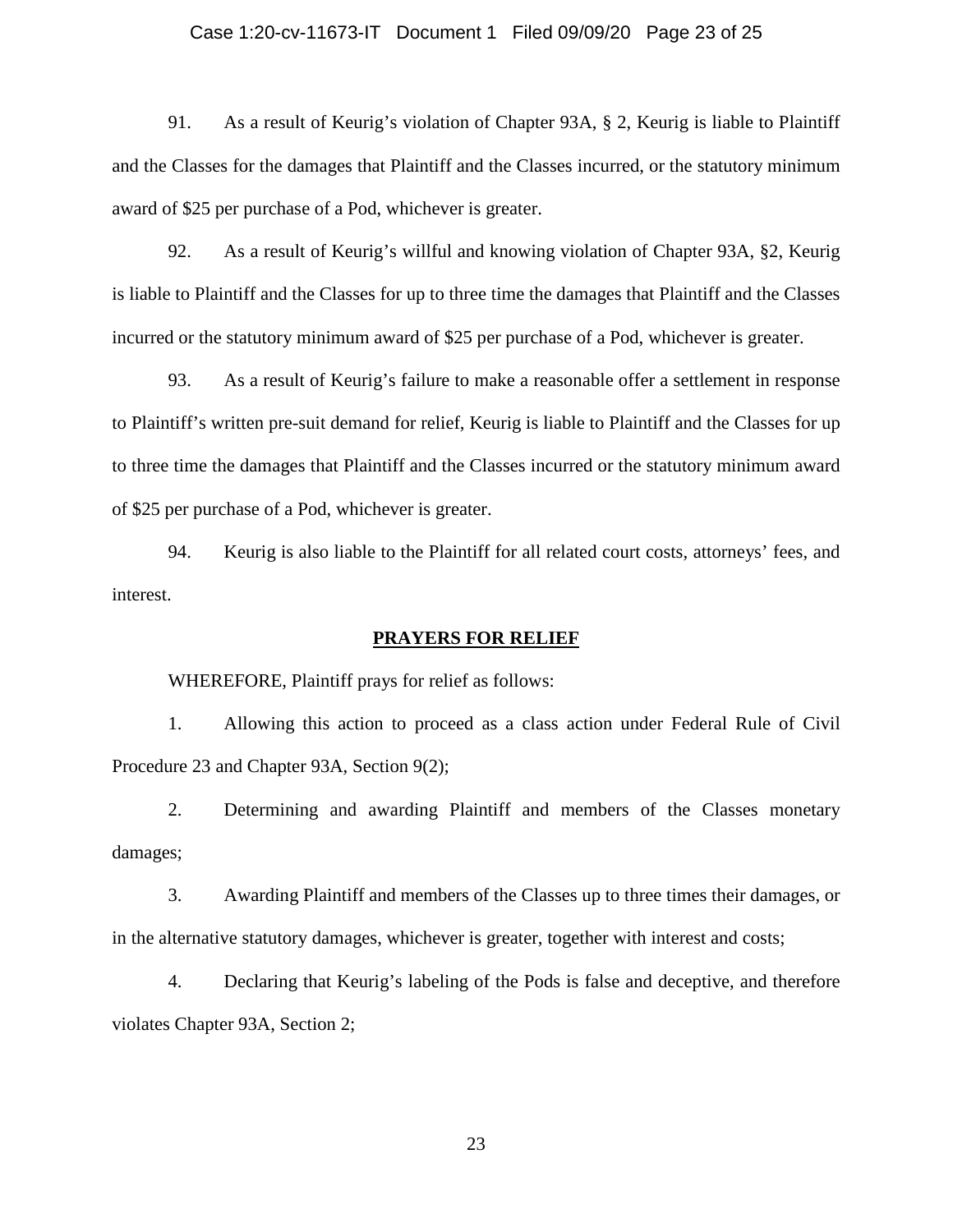## Case 1:20-cv-11673-IT Document 1 Filed 09/09/20 Page 24 of 25

5. Issuing preliminary and permanent injunctions, enjoining the Defendant Keurig from representing in any way on the labels of its Pods (or in any other public statements by Keurig) that the Keurig Pods are recyclable;

6. Awarding counsel for the Plaintiff and the Classes their reasonable attorneys' fees and expenses; and

7. Awarding such other and further relief which the Court finds just and proper.

# **Jury Demand**

Plaintiff demands a trial by jury on all claims so triable.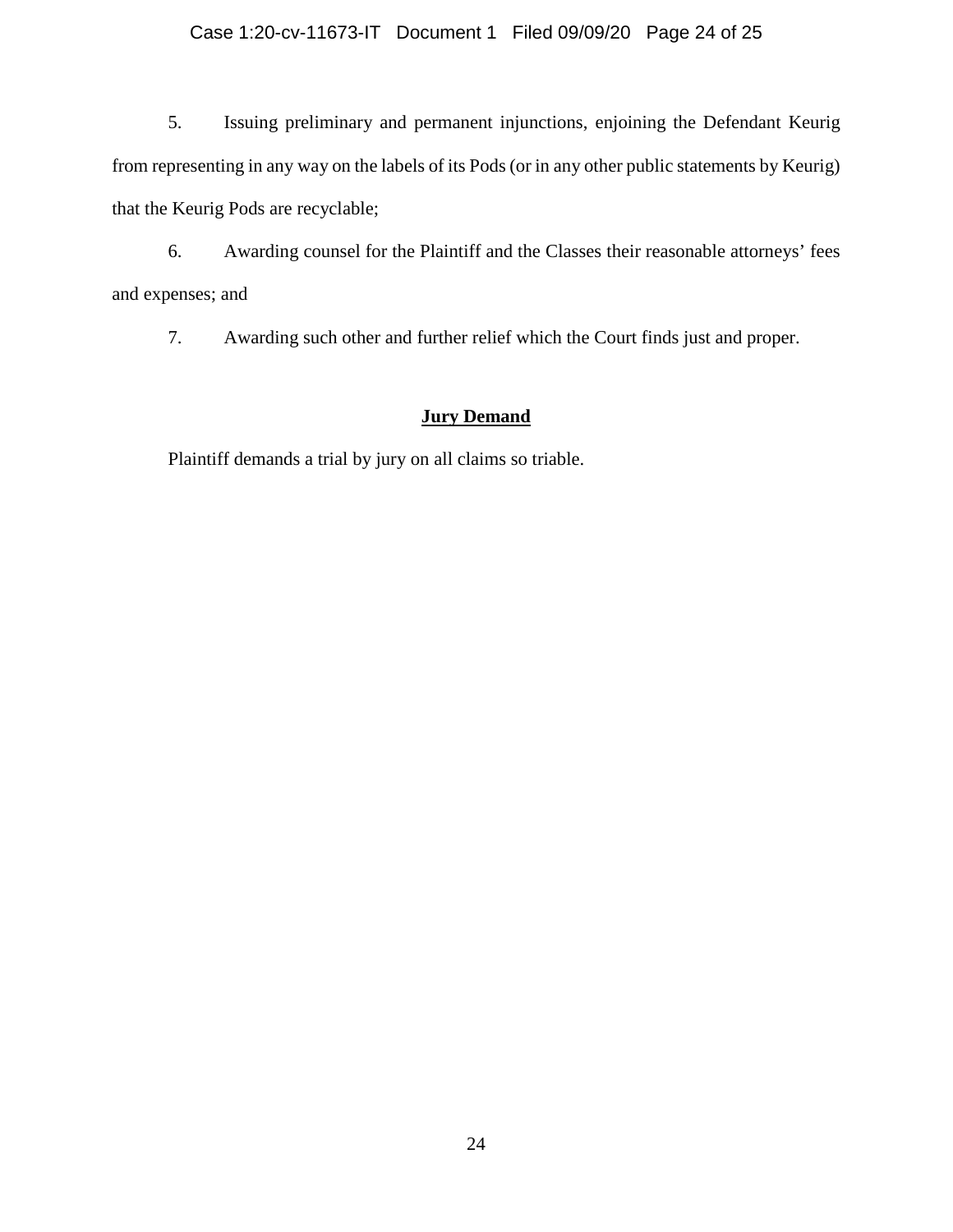Dated: September 9, 2020 By his attorneys,

*/s/ Edward F. Haber*

Edward F. Haber (BBO #215620) Ian J. McLoughlin (BBO #647203) Patrick J. Vallely (BBO #663866) SHAPIRO HABER & URMY LLP 2 Seaport Lane Boston, MA 02210 Telephone: (617) 439-3939 Facsimile: (617) 439-0134 ehaber@shulaw.com imcloughlin@shulaw.com pvallely@shulaw.com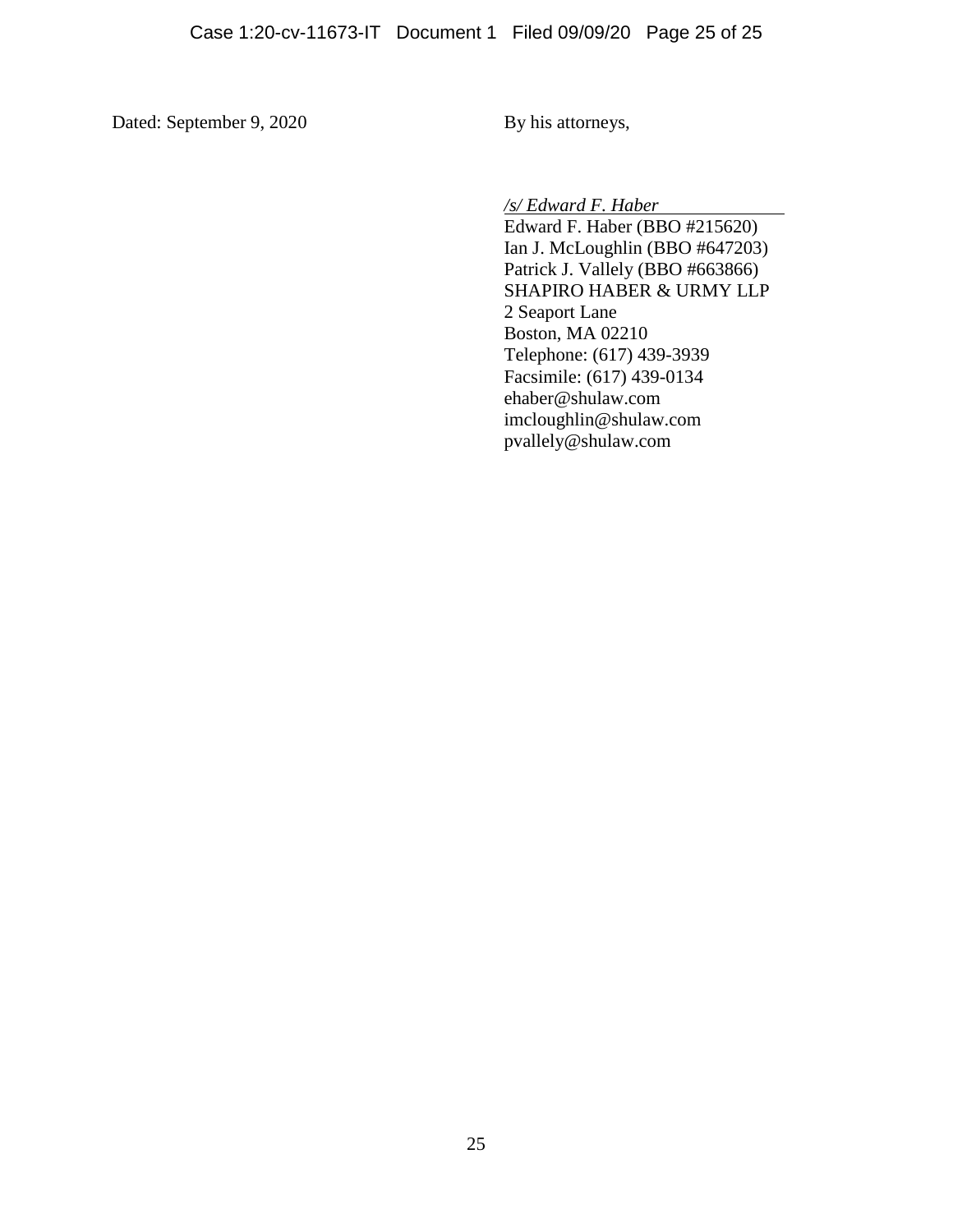# Case 1:20-cv-11673-IT Document 1-1 Filed 09/09/20 Page 1 of 1

#### **UNITED STATES DISTRICT COURT DISTRICT OF MASSACHUSETTS**

- **1. Title of case (name of first party on each side only)** Matthew Downing, vs. Keurig Green Mountain, Inc.
- **2. Category in which the case belongs based upon the numbered nature of suit code listed on the civil cover sheet. (See local rule 40.1(a)(1)).**

|  | L    | 160, 400, 410, 441, 535, 830*, 835*, 850, 891, 893, R.23, REGARDLESS OF NATURE OF SUIT.                                                                                                                                                                                                                |
|--|------|--------------------------------------------------------------------------------------------------------------------------------------------------------------------------------------------------------------------------------------------------------------------------------------------------------|
|  | Ш.   | 110, 130, 190, 196, 370, 375, 376, 440, 442, 443, 445, 446, 448, 470, 751, 820*, 840*, 895, 896, 899.                                                                                                                                                                                                  |
|  | III. | 120, 140, 150, 151, 152, 153, 195, 210, 220, 230, 240, 245, 290, 310, 315, 320, 330, 340, 345, 350, 355, 360, 362,<br>365, 367, 368, 371, 380, 385, 422, 423, 430, 450, 460, 462, 463, 465, 480, 490, 510, 530, 540, 550, 555, 560, 625,<br>690, 710, 720, 740, 790, 791, 861-865, 870, 871, 890, 950. |
|  |      | *Also complete AO 120 or AO 121. for patent, trademark or copyright cases.                                                                                                                                                                                                                             |
|  |      | 3. Title and number, if any, of related cases. (See local rule 40.1(g)). If more than one prior related case has been filed in this<br>district please indicate the title and number of the first filed case in this court.                                                                            |

|                                                                                                                                                                                         | 4. Has a prior action between the same parties and based on the same claim ever been filed in this court?                                                                                                                                         |                                                                                                                                                       |  |                         |            |  |           |                         |             |
|-----------------------------------------------------------------------------------------------------------------------------------------------------------------------------------------|---------------------------------------------------------------------------------------------------------------------------------------------------------------------------------------------------------------------------------------------------|-------------------------------------------------------------------------------------------------------------------------------------------------------|--|-------------------------|------------|--|-----------|-------------------------|-------------|
|                                                                                                                                                                                         |                                                                                                                                                                                                                                                   |                                                                                                                                                       |  |                         | <b>YES</b> |  | NO        |                         |             |
| Does the complaint in this case question the constitutionality of an act of congress affecting the public interest?<br>5.<br>§2403)                                                     |                                                                                                                                                                                                                                                   |                                                                                                                                                       |  |                         |            |  |           |                         | (See 28 USC |
|                                                                                                                                                                                         | If so, is the U.S.A. or an officer, agent or employee of the U.S. a party?                                                                                                                                                                        |                                                                                                                                                       |  |                         |            |  | NΟ        |                         |             |
|                                                                                                                                                                                         |                                                                                                                                                                                                                                                   |                                                                                                                                                       |  |                         |            |  | NΟ        |                         |             |
| 6. Is this case required to be heard and determined by a district court of three judges pursuant to title 28 USC §2284?                                                                 |                                                                                                                                                                                                                                                   |                                                                                                                                                       |  |                         |            |  |           |                         |             |
|                                                                                                                                                                                         |                                                                                                                                                                                                                                                   |                                                                                                                                                       |  |                         |            |  | NO        |                         |             |
| 7.                                                                                                                                                                                      | Do all of the parties in this action, excluding governmental agencies of the United States and the Commonwealth of<br>Massachusetts ("governmental agencies"), residing in Massachusetts reside in the same division? - (See Local Rule 40.1(d)). |                                                                                                                                                       |  |                         |            |  |           |                         |             |
|                                                                                                                                                                                         |                                                                                                                                                                                                                                                   |                                                                                                                                                       |  |                         | YES        |  | <b>NO</b> |                         |             |
|                                                                                                                                                                                         | А.                                                                                                                                                                                                                                                | If yes, in which division do all of the non-governmental parties reside?                                                                              |  |                         |            |  |           |                         |             |
|                                                                                                                                                                                         |                                                                                                                                                                                                                                                   | <b>Eastern Division</b>                                                                                                                               |  | <b>Central Division</b> |            |  |           | <b>Western Division</b> |             |
|                                                                                                                                                                                         | В.                                                                                                                                                                                                                                                | If no, in which division do the majority of the plaintiffs or the only parties, excluding governmental agencies,<br>residing in Massachusetts reside? |  |                         |            |  |           |                         |             |
|                                                                                                                                                                                         |                                                                                                                                                                                                                                                   | <b>Eastern Division</b>                                                                                                                               |  | <b>Central Division</b> |            |  |           | <b>Western Division</b> |             |
| 8. If filing a Notice of Removal - are there any motions pending in the state court requiring the attention of this Court? (If yes,<br>submit a separate sheet identifying the motions) |                                                                                                                                                                                                                                                   |                                                                                                                                                       |  |                         |            |  |           |                         |             |
|                                                                                                                                                                                         |                                                                                                                                                                                                                                                   |                                                                                                                                                       |  |                         | <b>YES</b> |  | <b>NO</b> |                         |             |
| (PLEASE TYPE OR PRINT)                                                                                                                                                                  |                                                                                                                                                                                                                                                   |                                                                                                                                                       |  |                         |            |  |           |                         |             |
|                                                                                                                                                                                         |                                                                                                                                                                                                                                                   |                                                                                                                                                       |  |                         |            |  |           |                         |             |
| ADDRESS 2 Seaport Lane, Boston, MA 02210                                                                                                                                                |                                                                                                                                                                                                                                                   |                                                                                                                                                       |  |                         |            |  |           |                         |             |
|                                                                                                                                                                                         | <b>ТЕLЕРНОNЕ NO.</b> 617-439-3939                                                                                                                                                                                                                 |                                                                                                                                                       |  |                         |            |  |           |                         |             |
|                                                                                                                                                                                         |                                                                                                                                                                                                                                                   |                                                                                                                                                       |  |                         |            |  |           |                         |             |

**(CategoryForm1-2019.wpd )**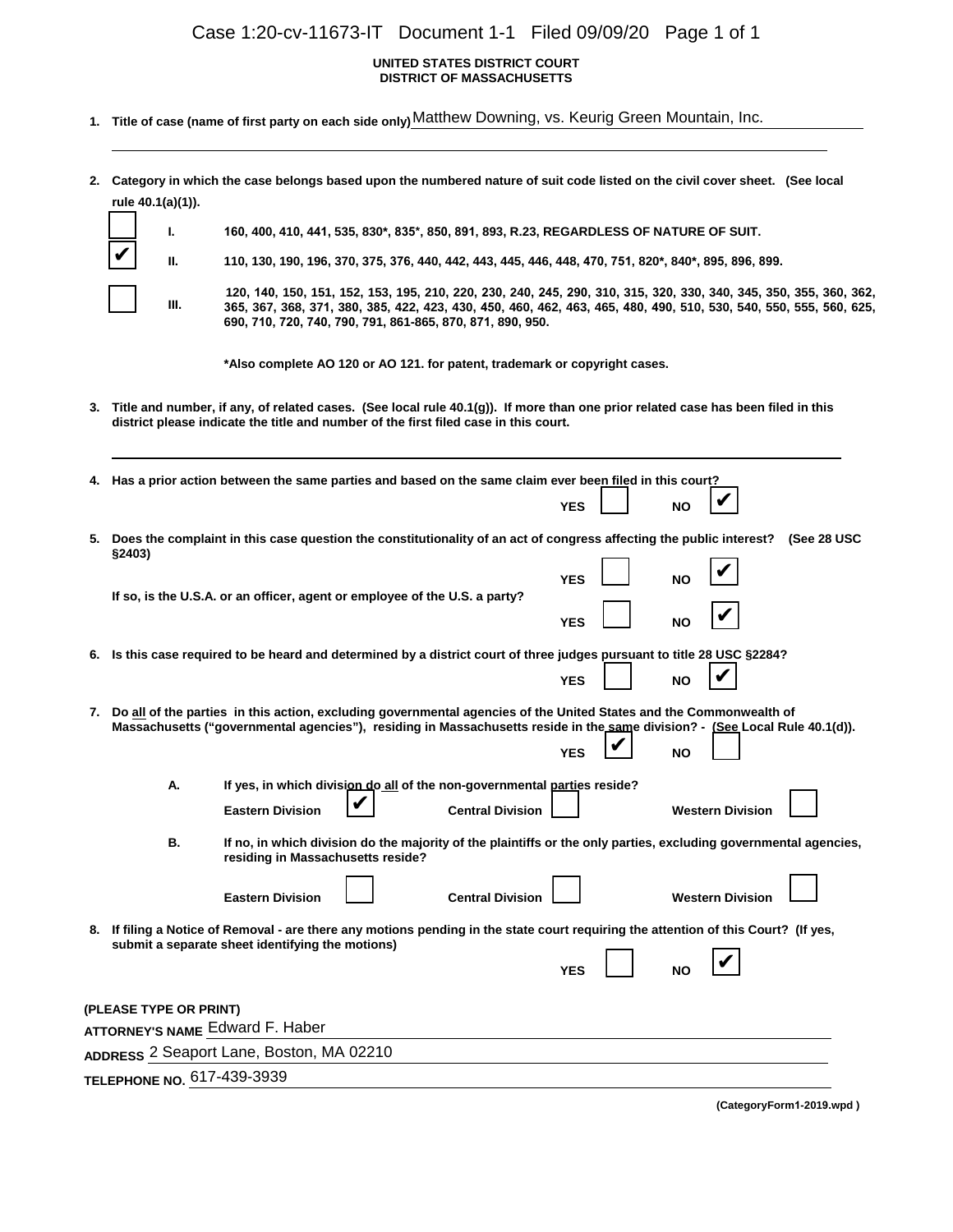# IS 44 (Rev. 06/17) Case 1:20-cv-1167**3-HVIP<sup>O</sup>CUPVER SHEET** 09/09/20 Page 1 of 2

The JS 44 civil cover sheet and the information contained herein neither replace nor supplement the filing and service of pleadings or other papers as required by law, except as provided by local rules of court. This form,

| Matthe RIDAWHHFFS<br>Individually and on Behalf of All<br><b>Other Persons Similarly Situated</b>                                                                                                                                                                                                                                                                                                                                                                                                                                                                                                                                                                                        |                                                                                                                                                                                                                                                                                                                                                                                                                                                                                                                                                                                                                                                        |                                                                                                                                                                                                                                                                                                                                                                                                                                                                                                                                                                                                                                                                                                                                                                          | <b>DEFENDANTS</b><br>Keurig Green Mountain, Inc.                                                                                                                                                                                                                                                                                                                                                                                                                      |                                                                                                                                                                                                                                                                                                                                                                                                                                                                                                                               |                                                                                                                                                                                                                                                                                                                                                                                                                                                                                                                                                                                                                                                                                                      |  |  |  |
|------------------------------------------------------------------------------------------------------------------------------------------------------------------------------------------------------------------------------------------------------------------------------------------------------------------------------------------------------------------------------------------------------------------------------------------------------------------------------------------------------------------------------------------------------------------------------------------------------------------------------------------------------------------------------------------|--------------------------------------------------------------------------------------------------------------------------------------------------------------------------------------------------------------------------------------------------------------------------------------------------------------------------------------------------------------------------------------------------------------------------------------------------------------------------------------------------------------------------------------------------------------------------------------------------------------------------------------------------------|--------------------------------------------------------------------------------------------------------------------------------------------------------------------------------------------------------------------------------------------------------------------------------------------------------------------------------------------------------------------------------------------------------------------------------------------------------------------------------------------------------------------------------------------------------------------------------------------------------------------------------------------------------------------------------------------------------------------------------------------------------------------------|-----------------------------------------------------------------------------------------------------------------------------------------------------------------------------------------------------------------------------------------------------------------------------------------------------------------------------------------------------------------------------------------------------------------------------------------------------------------------|-------------------------------------------------------------------------------------------------------------------------------------------------------------------------------------------------------------------------------------------------------------------------------------------------------------------------------------------------------------------------------------------------------------------------------------------------------------------------------------------------------------------------------|------------------------------------------------------------------------------------------------------------------------------------------------------------------------------------------------------------------------------------------------------------------------------------------------------------------------------------------------------------------------------------------------------------------------------------------------------------------------------------------------------------------------------------------------------------------------------------------------------------------------------------------------------------------------------------------------------|--|--|--|
| <b>(b)</b> County of Residence of First Listed Plaintiff                                                                                                                                                                                                                                                                                                                                                                                                                                                                                                                                                                                                                                 | (EXCEPT IN U.S. PLAINTIFF CASES)                                                                                                                                                                                                                                                                                                                                                                                                                                                                                                                                                                                                                       | Middlesex, MA                                                                                                                                                                                                                                                                                                                                                                                                                                                                                                                                                                                                                                                                                                                                                            | Middlesex, MA<br>County of Residence of First Listed Defendant<br>(IN U.S. PLAINTIFF CASES ONLY)<br>IN LAND CONDEMNATION CASES, USE THE LOCATION OF<br>NOTE:<br>THE TRACT OF LAND INVOLVED.                                                                                                                                                                                                                                                                           |                                                                                                                                                                                                                                                                                                                                                                                                                                                                                                                               |                                                                                                                                                                                                                                                                                                                                                                                                                                                                                                                                                                                                                                                                                                      |  |  |  |
| Edward Haber, Firm Name, Address, and Telephone Number)<br>Shapiro Haber & Urmy LLP<br>2 Seaport Lane, Boston, MA 02140<br>(617) 439-3939                                                                                                                                                                                                                                                                                                                                                                                                                                                                                                                                                |                                                                                                                                                                                                                                                                                                                                                                                                                                                                                                                                                                                                                                                        |                                                                                                                                                                                                                                                                                                                                                                                                                                                                                                                                                                                                                                                                                                                                                                          | Attorneys (If Known)                                                                                                                                                                                                                                                                                                                                                                                                                                                  |                                                                                                                                                                                                                                                                                                                                                                                                                                                                                                                               |                                                                                                                                                                                                                                                                                                                                                                                                                                                                                                                                                                                                                                                                                                      |  |  |  |
| <b>II. BASIS OF JURISDICTION</b> (Place an "X" in One Box Only)                                                                                                                                                                                                                                                                                                                                                                                                                                                                                                                                                                                                                          |                                                                                                                                                                                                                                                                                                                                                                                                                                                                                                                                                                                                                                                        |                                                                                                                                                                                                                                                                                                                                                                                                                                                                                                                                                                                                                                                                                                                                                                          |                                                                                                                                                                                                                                                                                                                                                                                                                                                                       |                                                                                                                                                                                                                                                                                                                                                                                                                                                                                                                               | <b>III. CITIZENSHIP OF PRINCIPAL PARTIES</b> (Place an "X" in One Box for Plaintiff                                                                                                                                                                                                                                                                                                                                                                                                                                                                                                                                                                                                                  |  |  |  |
| $\Box$ 1 U.S. Government<br>Plaintiff                                                                                                                                                                                                                                                                                                                                                                                                                                                                                                                                                                                                                                                    | <b>3</b> Federal Question<br>(U.S. Government Not a Party)                                                                                                                                                                                                                                                                                                                                                                                                                                                                                                                                                                                             |                                                                                                                                                                                                                                                                                                                                                                                                                                                                                                                                                                                                                                                                                                                                                                          | (For Diversity Cases Only)<br>Citizen of This State                                                                                                                                                                                                                                                                                                                                                                                                                   | <b>DEF</b><br><b>PTF</b><br>$\mathbf{\times}$ 1<br>$\Box$ 1<br>Incorporated or Principal Place<br>of Business In This State                                                                                                                                                                                                                                                                                                                                                                                                   | and One Box for Defendant)<br><b>PTF</b><br>DEF<br>$\mathbf{\times}$ 4<br>$\Box$ 4                                                                                                                                                                                                                                                                                                                                                                                                                                                                                                                                                                                                                   |  |  |  |
| $\Box$ 2 U.S. Government<br>Defendant                                                                                                                                                                                                                                                                                                                                                                                                                                                                                                                                                                                                                                                    | <b>X</b> 4<br>Diversity                                                                                                                                                                                                                                                                                                                                                                                                                                                                                                                                                                                                                                | (Indicate Citizenship of Parties in Item III)                                                                                                                                                                                                                                                                                                                                                                                                                                                                                                                                                                                                                                                                                                                            | Citizen of Another State                                                                                                                                                                                                                                                                                                                                                                                                                                              | $\Box$ 2 Incorporated <i>and</i> Principal Place<br>$\Box$ 2<br>of Business In Another State                                                                                                                                                                                                                                                                                                                                                                                                                                  |                                                                                                                                                                                                                                                                                                                                                                                                                                                                                                                                                                                                                                                                                                      |  |  |  |
|                                                                                                                                                                                                                                                                                                                                                                                                                                                                                                                                                                                                                                                                                          |                                                                                                                                                                                                                                                                                                                                                                                                                                                                                                                                                                                                                                                        |                                                                                                                                                                                                                                                                                                                                                                                                                                                                                                                                                                                                                                                                                                                                                                          | Citizen or Subject of a<br><b>Foreign Country</b>                                                                                                                                                                                                                                                                                                                                                                                                                     | $\Box$ 3 Foreign Nation<br>$\Box$ 3                                                                                                                                                                                                                                                                                                                                                                                                                                                                                           | $\Box$ 6<br>$\Box$ 6                                                                                                                                                                                                                                                                                                                                                                                                                                                                                                                                                                                                                                                                                 |  |  |  |
| <b>IV. NATURE OF SUIT</b> (Place an "X" in One Box Only)                                                                                                                                                                                                                                                                                                                                                                                                                                                                                                                                                                                                                                 |                                                                                                                                                                                                                                                                                                                                                                                                                                                                                                                                                                                                                                                        |                                                                                                                                                                                                                                                                                                                                                                                                                                                                                                                                                                                                                                                                                                                                                                          |                                                                                                                                                                                                                                                                                                                                                                                                                                                                       |                                                                                                                                                                                                                                                                                                                                                                                                                                                                                                                               | Click here for: Nature of Suit Code Descriptions.                                                                                                                                                                                                                                                                                                                                                                                                                                                                                                                                                                                                                                                    |  |  |  |
| <b>CONTRACT</b><br>$\Box$ 110 Insurance<br>$\Box$ 120 Marine<br>$\Box$ 130 Miller Act<br>$\Box$ 140 Negotiable Instrument<br>$\Box$ 150 Recovery of Overpayment<br>& Enforcement of Judgment<br>□ 151 Medicare Act<br>$\Box$ 152 Recovery of Defaulted<br><b>Student Loans</b><br>(Excludes Veterans)<br>153 Recovery of Overpayment<br>of Veteran's Benefits<br>$\Box$ 160 Stockholders' Suits<br>190 Other Contract<br>195 Contract Product Liability<br>$\Box$ 196 Franchise<br><b>REAL PROPERTY</b><br>$\Box$ 210 Land Condemnation<br>220 Foreclosure<br>$\Box$ 230 Rent Lease & Ejectment<br>$\Box$ 240 Torts to Land<br>245 Tort Product Liability<br>290 All Other Real Property | PERSONAL INJURY<br>$\Box$ 310 Airplane<br>□ 315 Airplane Product<br>Liability<br>$\Box$ 320 Assault, Libel &<br>Slander<br>□ 330 Federal Employers'<br>Liability<br>340 Marine<br>345 Marine Product<br>Liability<br>□ 350 Motor Vehicle<br>□ 355 Motor Vehicle<br><b>Product Liability</b><br>360 Other Personal<br>Injury<br>$\Box$ 362 Personal Injury -<br><b>Medical Malpractice</b><br><b>CIVIL RIGHTS</b><br>$\Box$ 440 Other Civil Rights<br>$\Box$ 441 Voting<br>$\Box$ 442 Employment<br>$\Box$ 443 Housing/<br>Accommodations<br>$\Box$ 445 Amer. w/Disabilities<br>Employment<br>$\Box$ 446 Amer. w/Disabilities<br>Other<br>448 Education | <b>TORTS</b><br>PERSONAL INJURY<br>$\Box$ 365 Personal Injury -<br><b>Product Liability</b><br>$\Box$ 367 Health Care/<br>Pharmaceutical<br>Personal Injury<br><b>Product Liability</b><br><b>1368</b> Asbestos Personal<br><b>Injury Product</b><br>Liability<br>PERSONAL PROPERTY<br>370 Other Fraud<br>$\Box$ 371 Truth in Lending<br>380 Other Personal<br><b>Property Damage</b><br>385 Property Damage<br>Product Liability<br><b>PRISONER PETITIONS</b><br><b>Habeas Corpus:</b><br>463 Alien Detainee<br>$\Box$ 510 Motions to Vacate<br>Sentence<br>$\Box$ 530 General<br><b>1 535 Death Penalty</b><br>Other:<br>$\Box$ 540 Mandamus & Other<br>$\Box$ 550 Civil Rights<br><b>355 Prison Condition</b><br>560 Civil Detainee -<br>Conditions of<br>Confinement | <b>FORFEITURE/PENALTY</b><br>5 625 Drug Related Seizure<br>of Property 21 USC 881<br>$\Box$ 690 Other<br><b>LABOR</b><br>710 Fair Labor Standards<br>Act<br>720 Labor/Management<br>Relations<br>740 Railway Labor Act<br>751 Family and Medical<br>Leave Act<br>$\Box$ 790 Other Labor Litigation<br>791 Employee Retirement<br><b>Income Security Act</b><br><b>IMMIGRATION</b><br>$\Box$ 462 Naturalization Application<br>$\Box$ 465 Other Immigration<br>Actions | <b>BANKRUPTCY</b><br>158 122 Appeal 28 USC 158<br>□ 423 Withdrawal<br>28 USC 157<br><b>PROPERTY RIGHTS</b><br>$\Box$ 820 Copyrights<br>$\Box$ 830 Patent<br>□ 835 Patent - Abbreviated<br>New Drug Application<br>□ 840 Trademark<br><b>SOCIAL SECURITY</b><br>$\Box$ 861 HIA (1395ff)<br>$\Box$ 862 Black Lung (923)<br>$\Box$ 863 DIWC/DIWW (405(g))<br>□ 864 SSID Title XVI<br>$\Box$ 865 RSI (405(g))<br><b>FEDERAL TAX SUITS</b><br>7 870 Taxes (U.S. Plaintiff<br>or Defendant)<br>□ 871 IRS-Third Party<br>26 USC 7609 | <b>OTHER STATUTES</b><br>375 False Claims Act<br>□ 376 Qui Tam (31 USC<br>3729(a)<br>$\Box$ 400 State Reapportionment<br>$\Box$ 410 Antitrust<br>$\Box$ 430 Banks and Banking<br>$\Box$ 450 Commerce<br>$\Box$ 460 Deportation<br>□ 470 Racketeer Influenced and<br><b>Corrupt Organizations</b><br>480 Consumer Credit<br>□ 490 Cable/Sat TV<br>□ 850 Securities/Commodities/<br>Exchange<br>□ 890 Other Statutory Actions<br>□ 891 Agricultural Acts<br>□ 893 Environmental Matters<br>□ 895 Freedom of Information<br>Act<br>□ 896 Arbitration<br>□ 899 Administrative Procedure<br>Act/Review or Appeal of<br><b>Agency Decision</b><br>$\Box$ 950 Constitutionality of<br><b>State Statutes</b> |  |  |  |
| V. ORIGIN (Place an "X" in One Box Only)<br>$\mathbf{\overline{X}}$ 1 Original                                                                                                                                                                                                                                                                                                                                                                                                                                                                                                                                                                                                           | $\Box$ 2 Removed from<br>$\Box$ 3                                                                                                                                                                                                                                                                                                                                                                                                                                                                                                                                                                                                                      | Remanded from                                                                                                                                                                                                                                                                                                                                                                                                                                                                                                                                                                                                                                                                                                                                                            | $\Box$ 4 Reinstated or                                                                                                                                                                                                                                                                                                                                                                                                                                                | $\Box$ 6 Multidistrict                                                                                                                                                                                                                                                                                                                                                                                                                                                                                                        | $\Box$ 8 Multidistrict                                                                                                                                                                                                                                                                                                                                                                                                                                                                                                                                                                                                                                                                               |  |  |  |
| $\Box$ 5 Transferred from<br>Proceeding<br><b>State Court</b><br><b>Appellate Court</b><br>Reopened<br>Litigation -<br>Litigation -<br><b>Another District</b><br>Transfer<br>Direct File<br>(specify)<br>Cite the U.S. Civil Statute under which you are filing (Do not cite jurisdictional statutes unless diversity):<br>28 U.S.C. §1332(d)                                                                                                                                                                                                                                                                                                                                           |                                                                                                                                                                                                                                                                                                                                                                                                                                                                                                                                                                                                                                                        |                                                                                                                                                                                                                                                                                                                                                                                                                                                                                                                                                                                                                                                                                                                                                                          |                                                                                                                                                                                                                                                                                                                                                                                                                                                                       |                                                                                                                                                                                                                                                                                                                                                                                                                                                                                                                               |                                                                                                                                                                                                                                                                                                                                                                                                                                                                                                                                                                                                                                                                                                      |  |  |  |
| VI. CAUSE OF ACTION                                                                                                                                                                                                                                                                                                                                                                                                                                                                                                                                                                                                                                                                      | Brief description of cause:                                                                                                                                                                                                                                                                                                                                                                                                                                                                                                                                                                                                                            |                                                                                                                                                                                                                                                                                                                                                                                                                                                                                                                                                                                                                                                                                                                                                                          | False and deceptive acts of defendant Keurig, regarding their single-serve coffee pods advertised as recyclable                                                                                                                                                                                                                                                                                                                                                       |                                                                                                                                                                                                                                                                                                                                                                                                                                                                                                                               |                                                                                                                                                                                                                                                                                                                                                                                                                                                                                                                                                                                                                                                                                                      |  |  |  |
| VII. REQUESTED IN<br><b>COMPLAINT:</b>                                                                                                                                                                                                                                                                                                                                                                                                                                                                                                                                                                                                                                                   | UNDER RULE 23, F.R.Cv.P.                                                                                                                                                                                                                                                                                                                                                                                                                                                                                                                                                                                                                               | <b>X</b> CHECK IF THIS IS A CLASS ACTION                                                                                                                                                                                                                                                                                                                                                                                                                                                                                                                                                                                                                                                                                                                                 | <b>DEMAND</b> \$                                                                                                                                                                                                                                                                                                                                                                                                                                                      | <b>JURY DEMAND:</b>                                                                                                                                                                                                                                                                                                                                                                                                                                                                                                           | CHECK YES only if demanded in complaint:<br>$\boxtimes$ Yes<br>$\square$ No                                                                                                                                                                                                                                                                                                                                                                                                                                                                                                                                                                                                                          |  |  |  |
| VIII. RELATED CASE(S)<br>IF ANY                                                                                                                                                                                                                                                                                                                                                                                                                                                                                                                                                                                                                                                          | (See instructions):                                                                                                                                                                                                                                                                                                                                                                                                                                                                                                                                                                                                                                    | <b>JUDGE</b>                                                                                                                                                                                                                                                                                                                                                                                                                                                                                                                                                                                                                                                                                                                                                             |                                                                                                                                                                                                                                                                                                                                                                                                                                                                       | DOCKET NUMBER                                                                                                                                                                                                                                                                                                                                                                                                                                                                                                                 |                                                                                                                                                                                                                                                                                                                                                                                                                                                                                                                                                                                                                                                                                                      |  |  |  |
| <b>DATE</b><br>09/09/2020<br><b>FOR OFFICE USE ONLY</b>                                                                                                                                                                                                                                                                                                                                                                                                                                                                                                                                                                                                                                  |                                                                                                                                                                                                                                                                                                                                                                                                                                                                                                                                                                                                                                                        | SIGNATURE OF ATTORNEY OF RECORD<br>/s/ Edward F. Haber                                                                                                                                                                                                                                                                                                                                                                                                                                                                                                                                                                                                                                                                                                                   |                                                                                                                                                                                                                                                                                                                                                                                                                                                                       |                                                                                                                                                                                                                                                                                                                                                                                                                                                                                                                               |                                                                                                                                                                                                                                                                                                                                                                                                                                                                                                                                                                                                                                                                                                      |  |  |  |
| <b>RECEIPT#</b>                                                                                                                                                                                                                                                                                                                                                                                                                                                                                                                                                                                                                                                                          | <b>AMOUNT</b>                                                                                                                                                                                                                                                                                                                                                                                                                                                                                                                                                                                                                                          | <b>APPLYING IFP</b>                                                                                                                                                                                                                                                                                                                                                                                                                                                                                                                                                                                                                                                                                                                                                      | <b>JUDGE</b>                                                                                                                                                                                                                                                                                                                                                                                                                                                          | MAG. JUDGE                                                                                                                                                                                                                                                                                                                                                                                                                                                                                                                    |                                                                                                                                                                                                                                                                                                                                                                                                                                                                                                                                                                                                                                                                                                      |  |  |  |